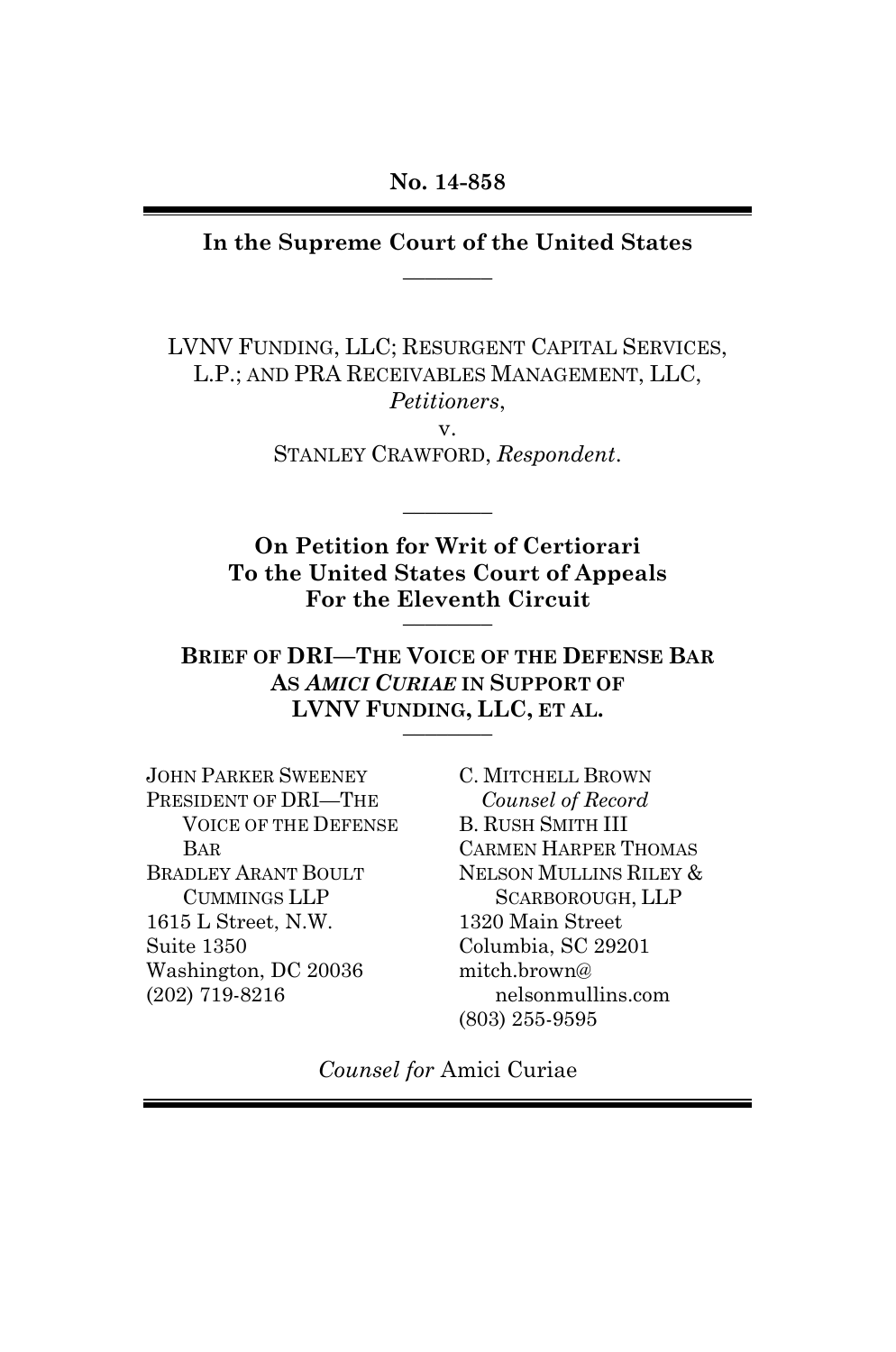# **TABLE OF CONTENTS**

|                       | Page                                                                                                                                                                                                                                                                              |
|-----------------------|-----------------------------------------------------------------------------------------------------------------------------------------------------------------------------------------------------------------------------------------------------------------------------------|
|                       |                                                                                                                                                                                                                                                                                   |
|                       |                                                                                                                                                                                                                                                                                   |
|                       |                                                                                                                                                                                                                                                                                   |
|                       |                                                                                                                                                                                                                                                                                   |
| I.<br>$A_{\cdot}$     | EXPANDING FDCPA LIABILITY TO<br>INCLUDE FILING A PROOF OF<br>CLAIM ON AN OUT-OF-STATUTE<br>DEBT WILL HAVE NEGATIVE<br>UNINTENDED CONSEQUENCES ON<br>THE BANKRUPTCY PROCESS AND<br>ON THE LAWYERS AND CREDITORS<br>Inherent conflicts exist between<br>the Bankruptcy Code and the |
| <b>B.</b>             | Adversary proceedings asserting<br>FDCPA violations based on out-<br>of-statute proofs of claim will<br>unnecessarily burden<br>the<br>bankruptcy court and thwart the<br>efficient reorganization of                                                                             |
| $\mathcal{C}_{\cdot}$ | Under the Eleventh Circuit's<br>decision, FDCPA liability would                                                                                                                                                                                                                   |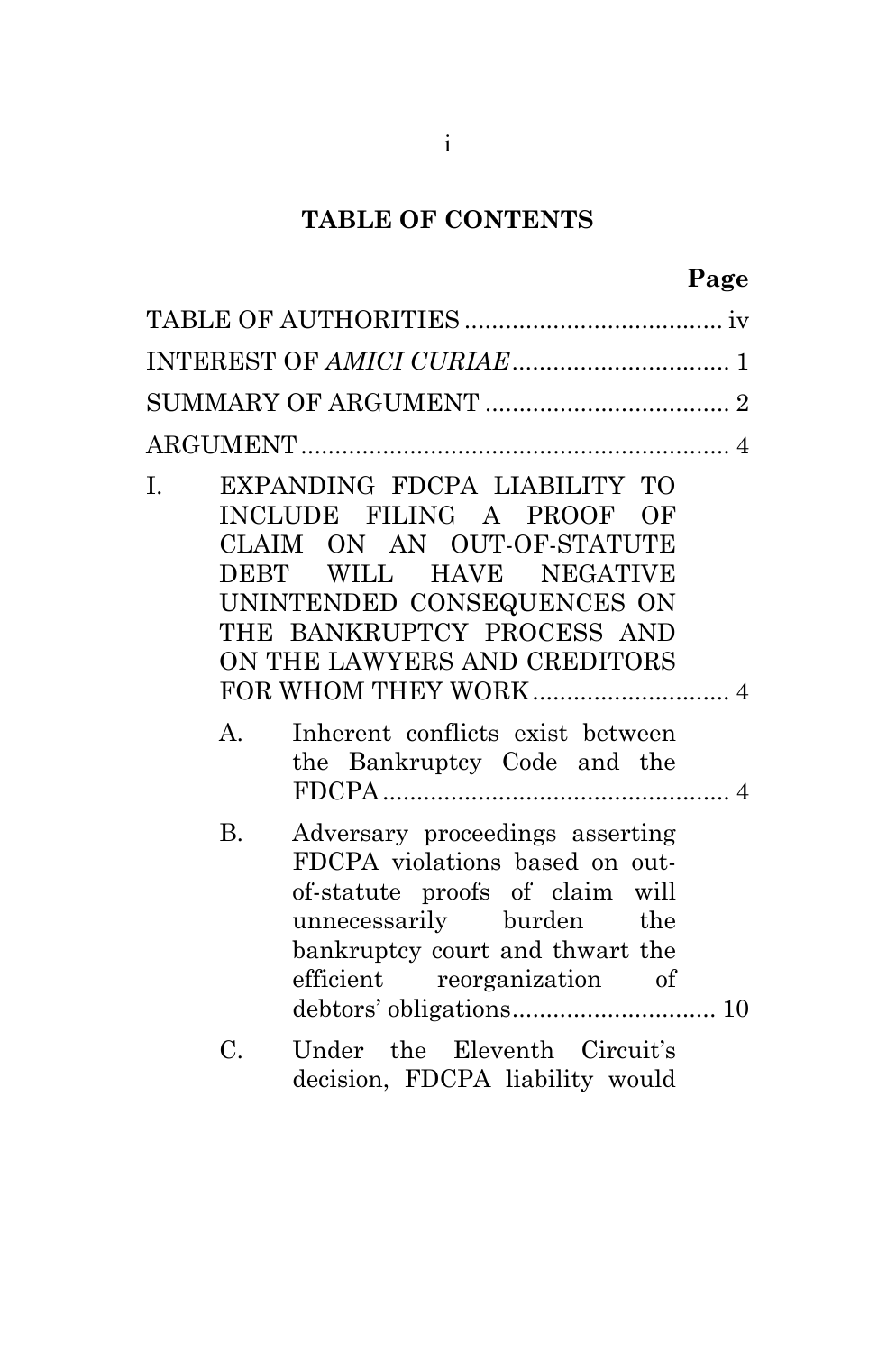not arise equally for the same conduct ................................................. 14

D. The Eleventh Circuit's decision would make a claimant responsible for resolving whether a statute of limitation bars enforcement of the debt, effectively shifting the obligation of asserting a statute of limitations defense from the debtor to the claimant ......................... 15

II. THE LEAST SOPHISTICATED CONSUMER STANDARD SHOULD NOT APPLY TO FDCPA CLAIMS THAT ARE BASED ON A CLAIMANT'S PARTICIPATION IN A CONSUMER'S BANKRUPTCY PROCEEDINGS, ESPECIALLY WHEN THE CONSUMER IS REPRESENTED BY COUNSEL ................................................ 16 A. The bankruptcy process is designed to protect debtors and is different from the environment the FDCPA was intended to regulate ................................................ 17 B. The bankruptcy trustee serves to protect the interest of the bankruptcy estate and is obligated by law to protect it from unenforceable claims ........................... 18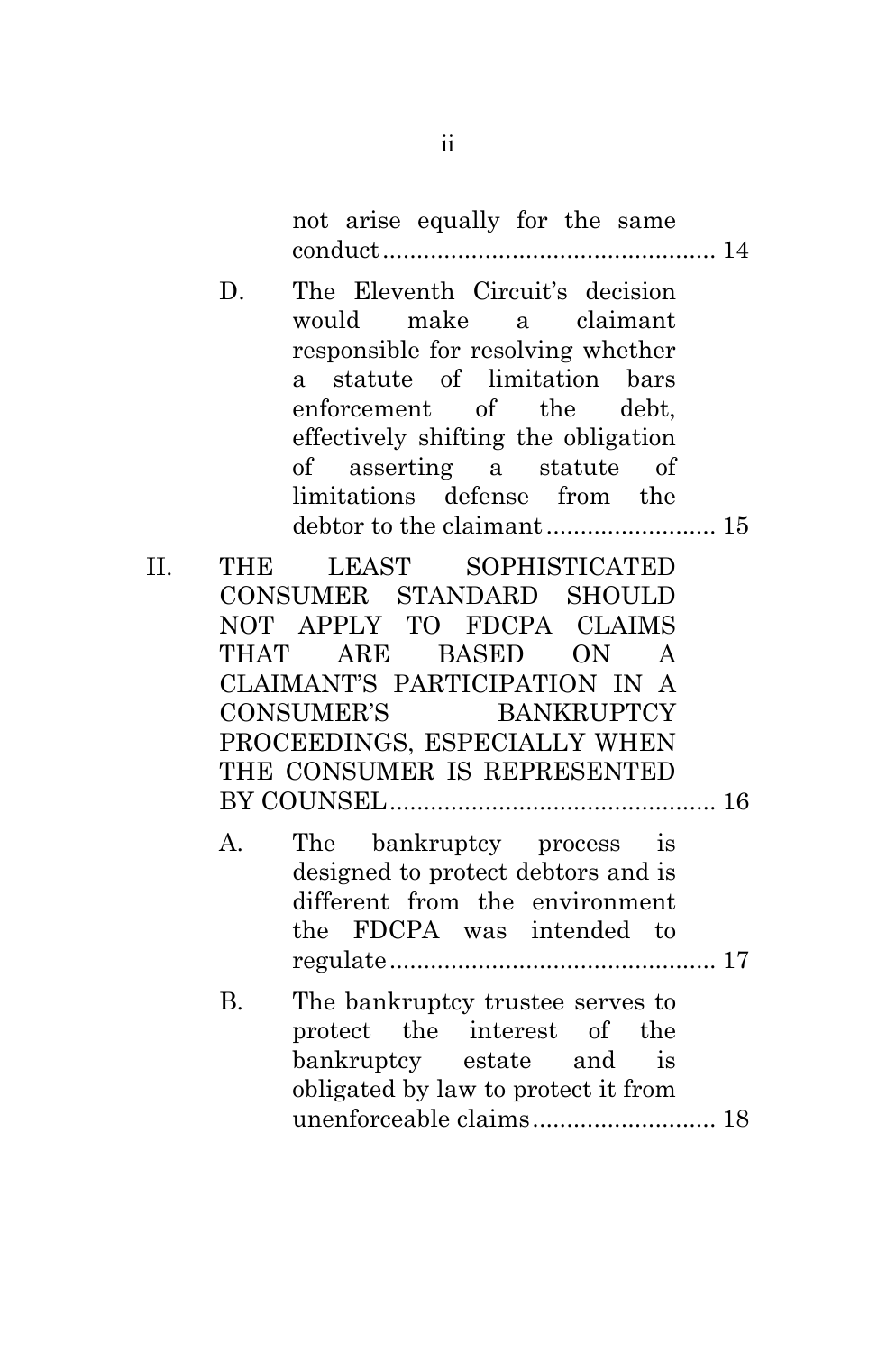| C. | The bankruptcy debtor has his<br>own counsel to advise him<br>regarding the enforceability of                                                        |  |
|----|------------------------------------------------------------------------------------------------------------------------------------------------------|--|
| D. | Filing a debt collection lawsuit<br>against a consumer<br>$\overline{18}$<br>significantly different from filing<br>a proof of claim in a bankruptcy |  |
|    |                                                                                                                                                      |  |
|    |                                                                                                                                                      |  |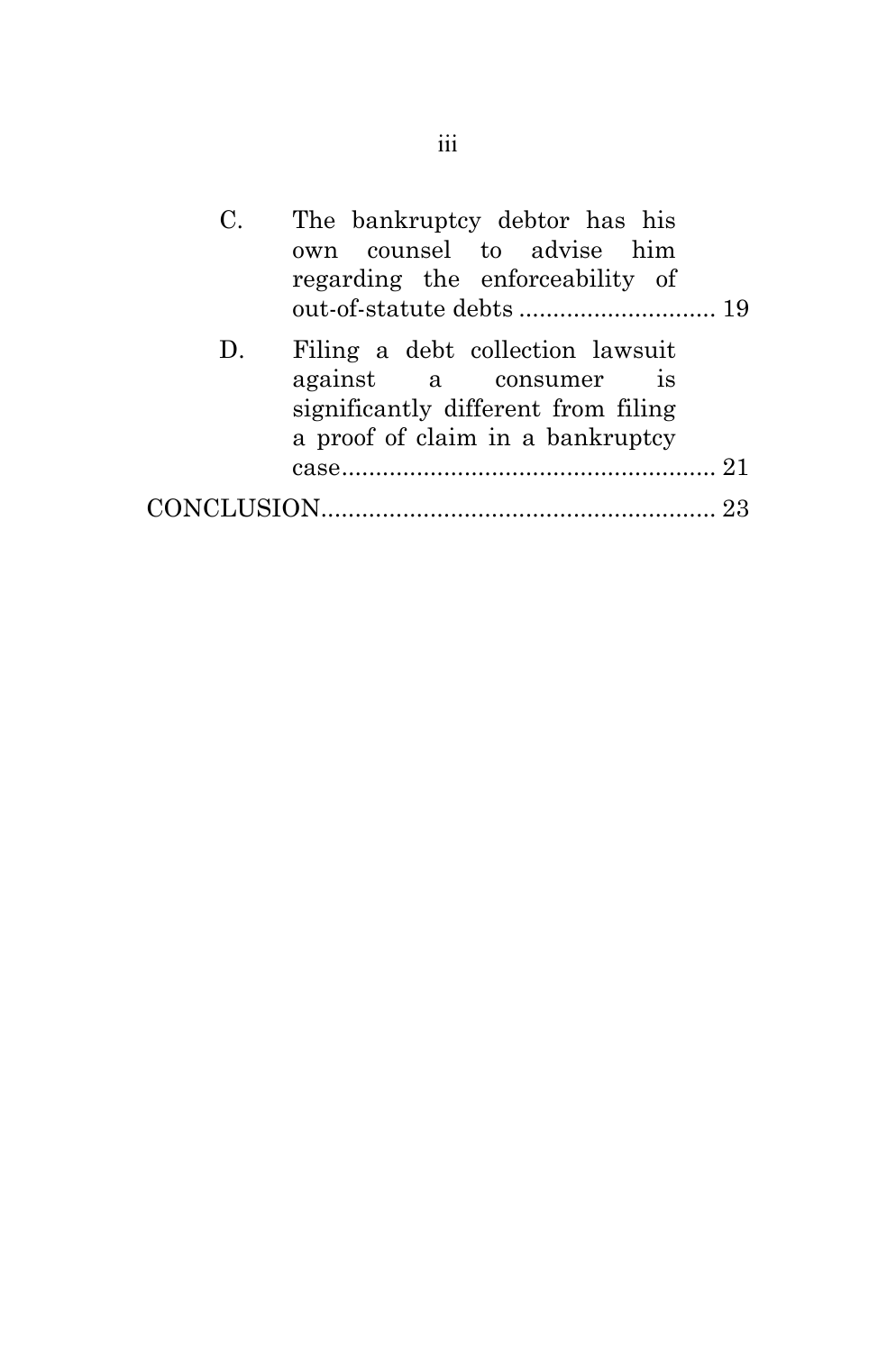# **TABLE OF AUTHORITIES**

## **Page**

## **CASES**

| Argentieri v. Fisher Landscapes, Inc., 15 F.  |
|-----------------------------------------------|
|                                               |
| Baldwin v. McCalla, No. 98-C-4280, 1999       |
|                                               |
| B-Real, LLC v. Chaussee (In re Chaussee),     |
|                                               |
| B-Real, LLC v. Rogers, 405 B.R. 428 (M.D.     |
|                                               |
| Clomon v. Jackson, 988 F.2d 1314 (2d Cir.     |
|                                               |
| Dikeman v. National Educators, Inc., 81 F.3d  |
|                                               |
| Elliot v. Calvary Investments, Case No. 1:14- |
| CV-01066-JMS, 2015 WL 133745 (S.D.            |
|                                               |
| Evory v. RJM Acquisitions Funding L.L.C.,     |
| 505 F.3d 769 (7th Cir. 2007)  19, 20          |
| Ex parte Christy, 3 How. 292, 11 L.Ed. 603 12 |
| Gray-Mapp v. Sherman, 100 F. Supp. 2d 810     |
|                                               |
| Grogan v. Garner, 498 U.S. 279 (1991) 17      |
| Guerrero v. RJM Acquisitions LLC, 499 F.3d    |
|                                               |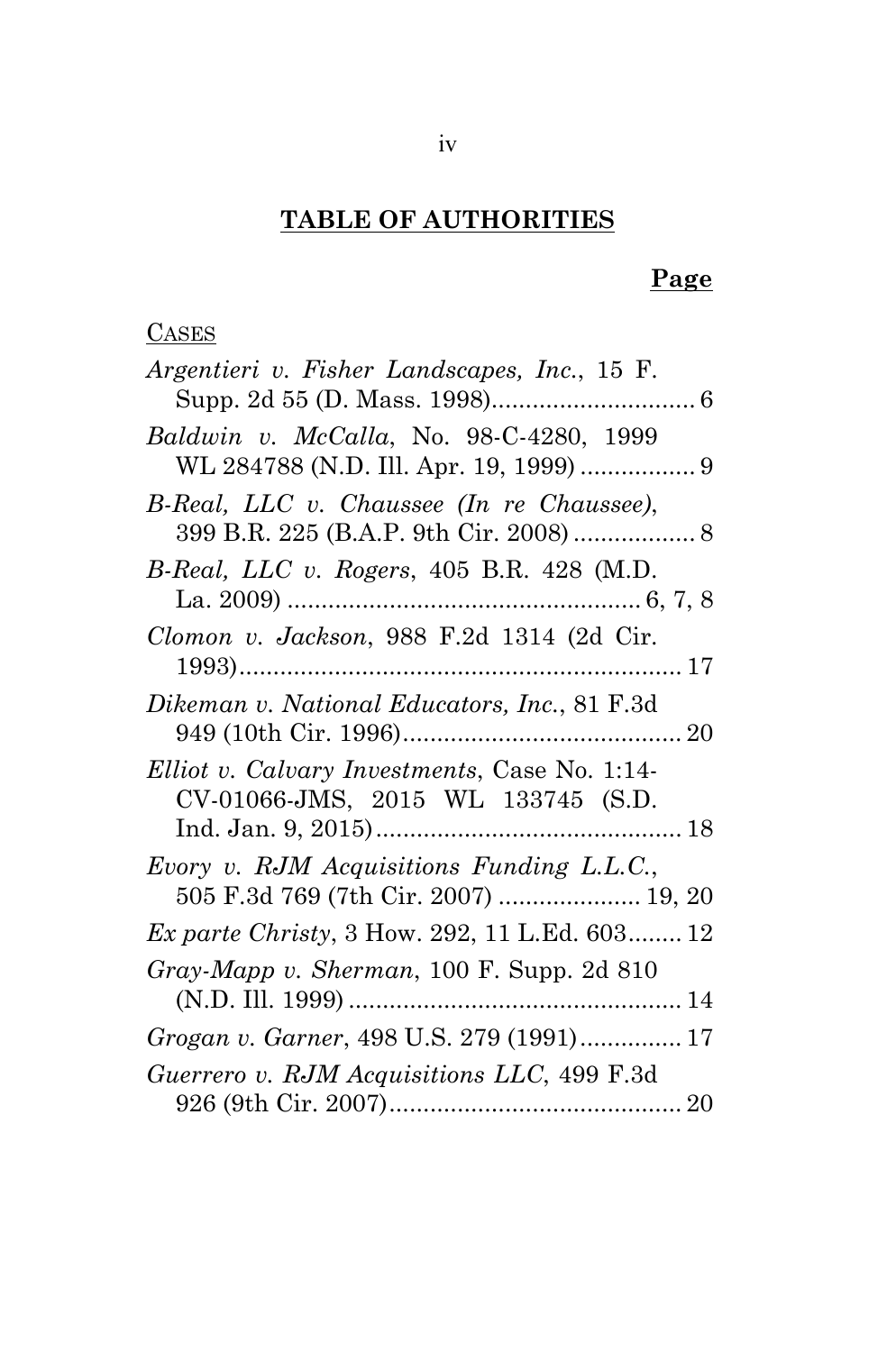| Hemmingsen v. Messerli & Kramer, P.A., 674                                                      |
|-------------------------------------------------------------------------------------------------|
| In re Andrews, 394 B.R. 384 (Bankr.                                                             |
| In re Crawford, Case No. 08-30192                                                               |
| In re Hess, 404 B.R. 747 (Bankr. S.D.N.Y.                                                       |
| <i>In re Lagrone, Adv. P. No.</i> 14-A-00578,<br>2015 WL 273373 (Bankr. N.D. Ill. Jan. 21,      |
| In re McGregor, 398 B.R. 561 (Bankr. N.D.                                                       |
| Jerman v. Carlisle, McNellie, Rini, Kramer &<br>Ulrich LPA, 559 U.S. 573 (2010) 13              |
| John R. Sand & Gravel Co. v. United States,                                                     |
| Jones v. Bock, 549 U.S. 199 (2007) 15                                                           |
| Katchen v. Landy, 382 U.S. 323 (1966) 10, 12                                                    |
| Kimber v. Federal Financial Corp., 668 F.                                                       |
| Kropelnicki v. Siegel, 290 F.3d 118 (2d Cir.<br>20                                              |
| Middlebrooks v. Interstate Credit Control,<br><i>Inc.</i> , 391 B.R. 434 (D. Minn. 2008) 10, 11 |
| MSR Exploration, Ltd. v. Meridian Oil, Inc.,                                                    |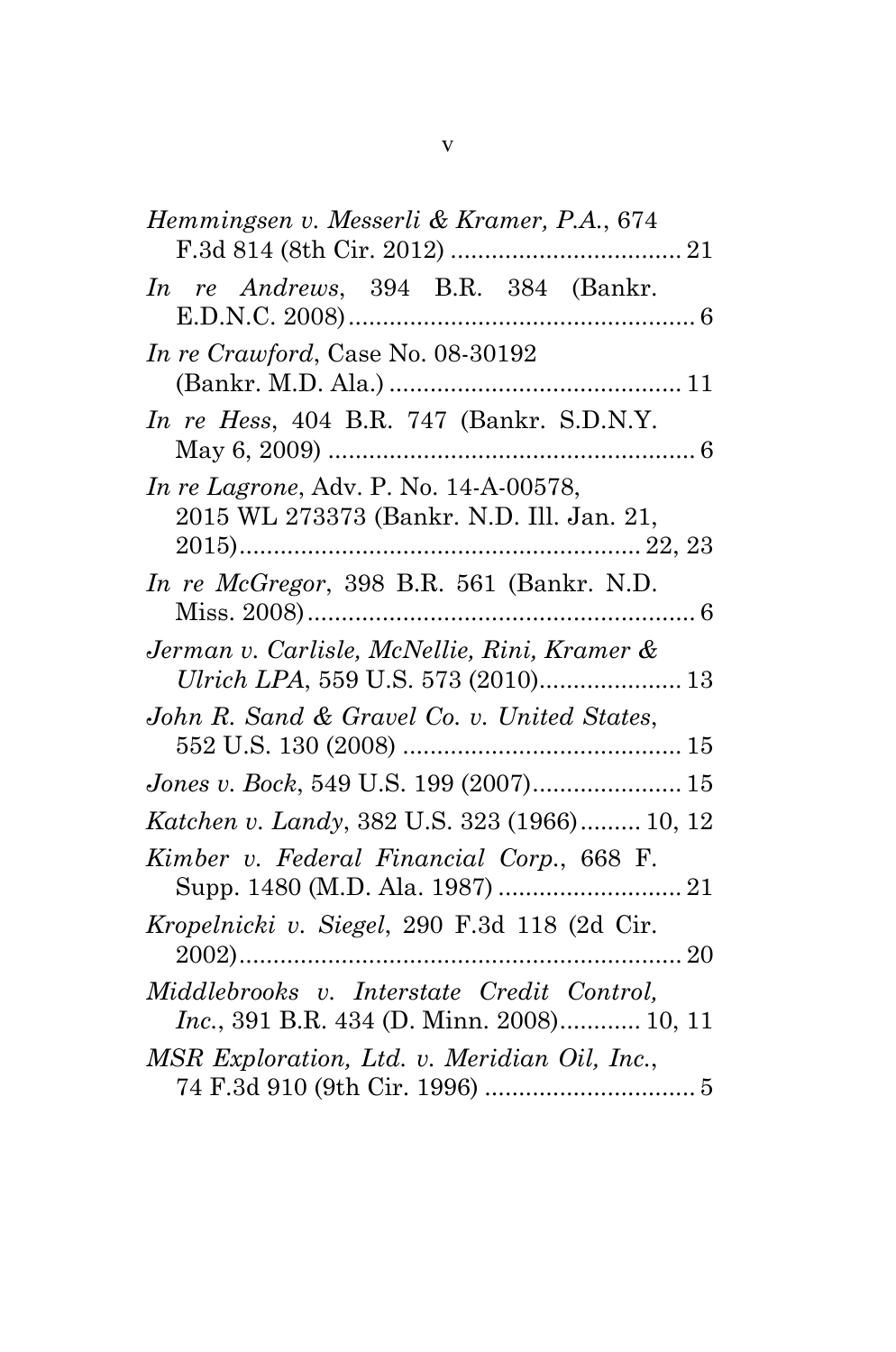| Ruckelshaus v. Monsanto Co., 467 U.S. 986                                               |
|-----------------------------------------------------------------------------------------|
| Scheuer v. Jefferson Capital Sys., LLC, CA<br>No. 14-cv-11218, 2014 WL 4435874 (E.D.    |
| Simmons v. Roundup Funding, LLC, 622                                                    |
| United States v. Granderson, 511 U.S. 39                                                |
| Walls v. Wells Fargo Bank, N.A., 276 F.3d                                               |
| Wilferth v. Faulkner, CA No. No. 3:06-CV-<br>510-K, 2006 WL 2913456 (N.D. Tex. 2006)  6 |
| Zaborac v. Phillips & Cohen Assocs., Ltd.,<br>330 F. Supp. 2d 962 (N.D. Ill. 2004)  20  |
| <b>CONSTITUTIONAL PROVISIONS</b>                                                        |
|                                                                                         |
| <u>STATUTES</u>                                                                         |
| $11 \text{ U.S.C.} \S 101 \dots 100$                                                    |
|                                                                                         |
|                                                                                         |
|                                                                                         |
|                                                                                         |
|                                                                                         |
|                                                                                         |
|                                                                                         |

vi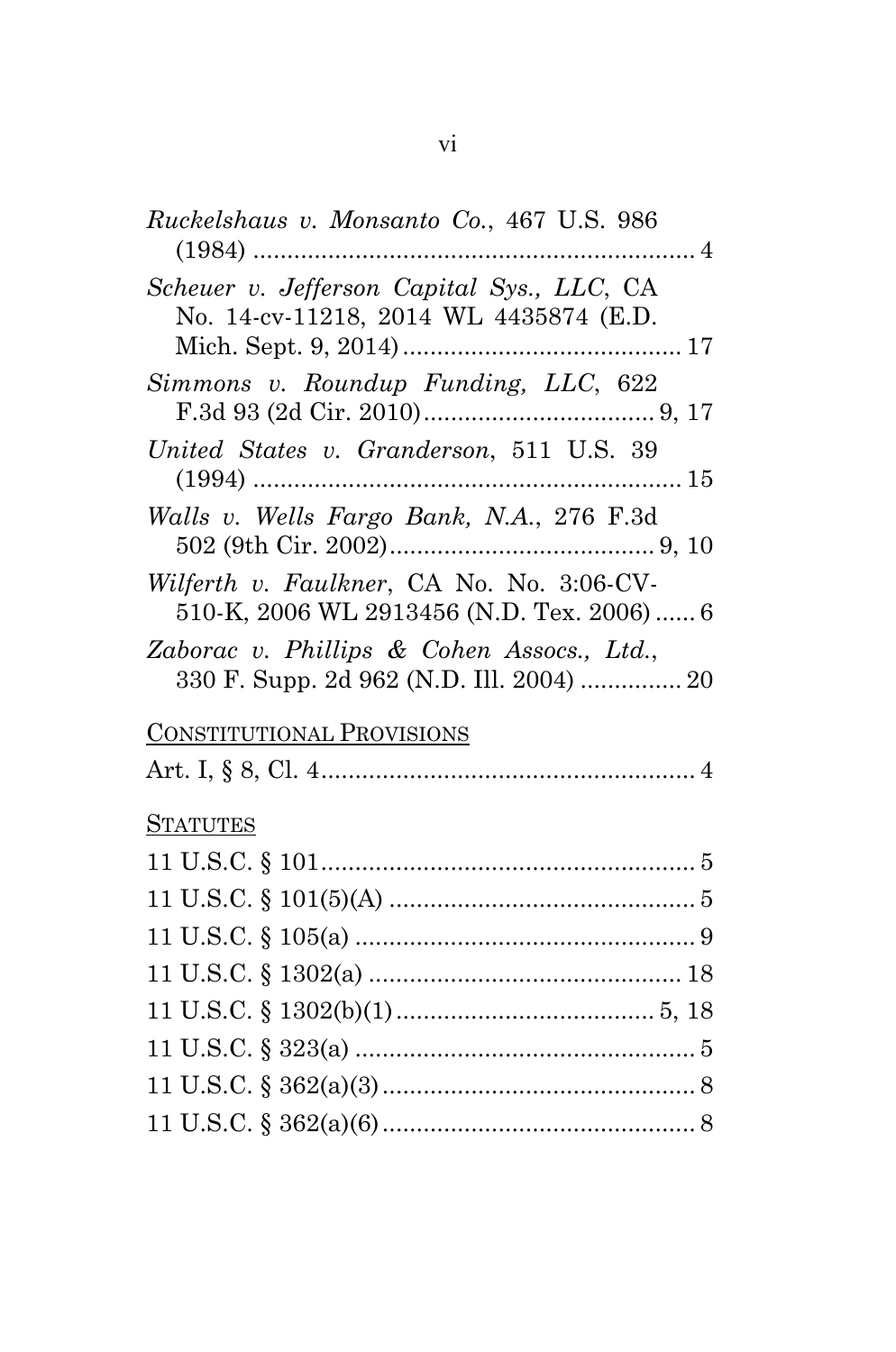| Fair Debt Collection Practices Act, 15 U.S.C. |  |
|-----------------------------------------------|--|
|                                               |  |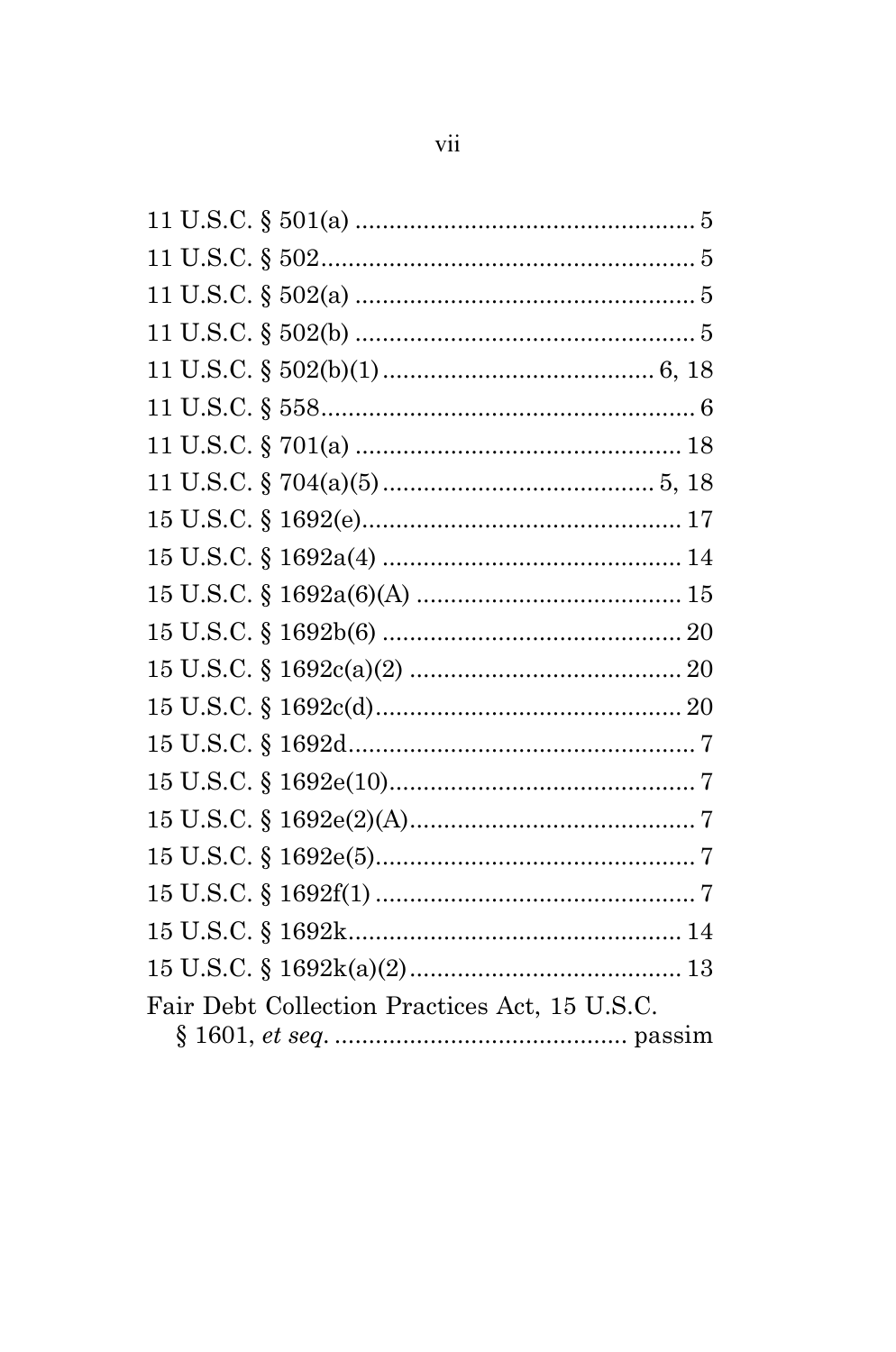| RULES                                                                                                       |
|-------------------------------------------------------------------------------------------------------------|
|                                                                                                             |
|                                                                                                             |
|                                                                                                             |
|                                                                                                             |
|                                                                                                             |
| <b>OTHER AUTHORITIES</b><br>9 Collier on Bankruptcy   1001 (15th ed. rev.                                   |
| Admin. Office, U.S. Courts, "By the<br>Numbers—Pro Se Filers in the<br>Bankruptcy Courts," The Third Branch |
| Fed. R. Bankr. P. $3001(c)(3)$ Advisory                                                                     |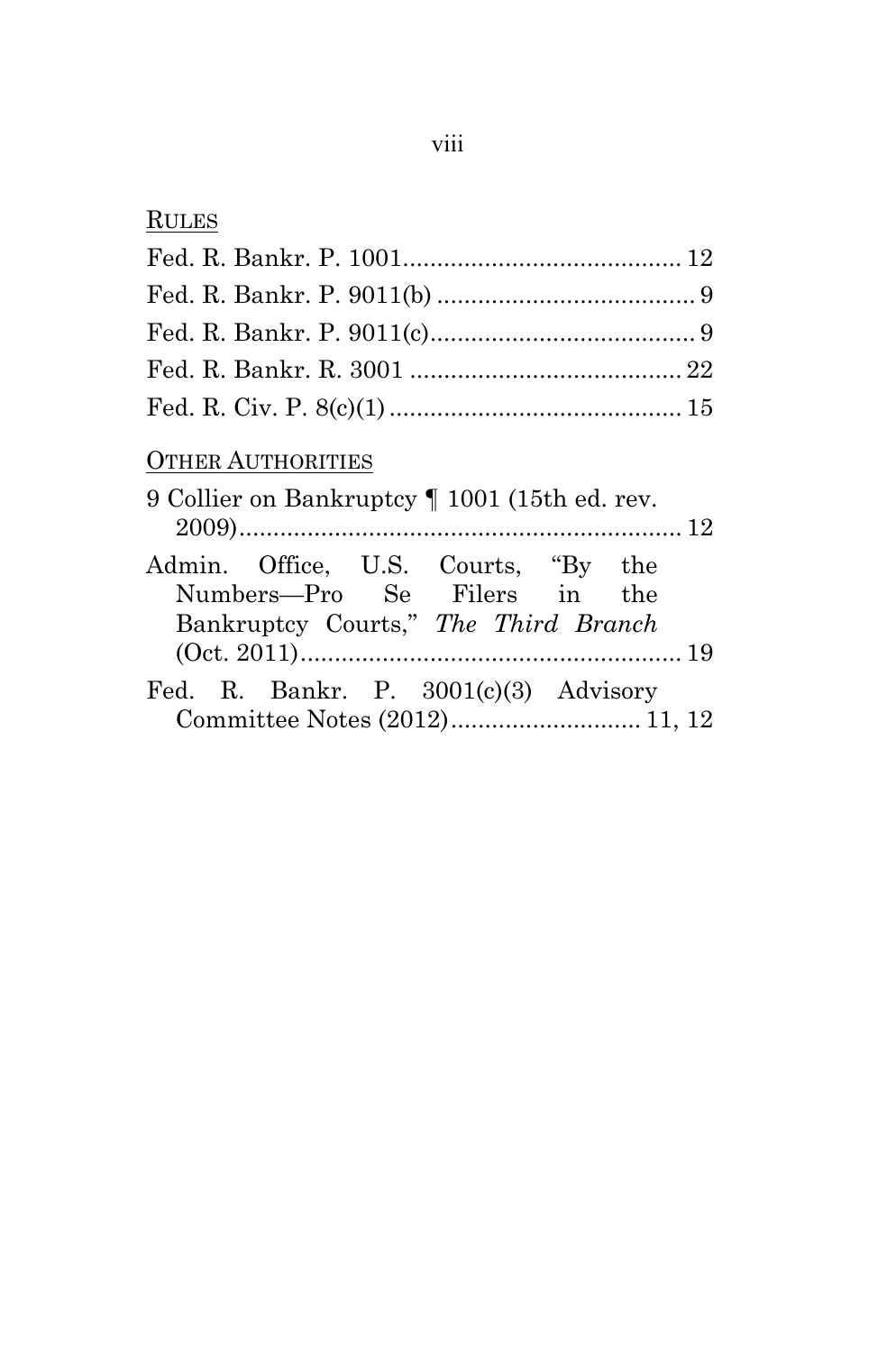### **INTEREST OF** *AMICI CURIAE* <sup>1</sup>

**DRI—The Voice of the Defense Bar** ("DRI"), is the international membership organization of all lawyers involved in the defense of civil litigation. DRI exists to enhance the skills of defense lawyers, anticipate and address interests germane to defense lawyers and the civil justice system, promote appreciation of the role of the defense lawyer, and improve the civil justice system. DRI believes that the issue in this case is of special significance to the defense bar, the defense practice, and the civil justice system in general.

 $\overline{a}$ 

<sup>&</sup>lt;sup>1</sup> The parties' counsel were timely notified of and consented to the filing of this brief. Neither a party nor its counsel authored this brief in whole or in part. No person or entity, other than the *amici curiae*, their members, or their counsel made a monetary contribution to the preparation and submission of this brief.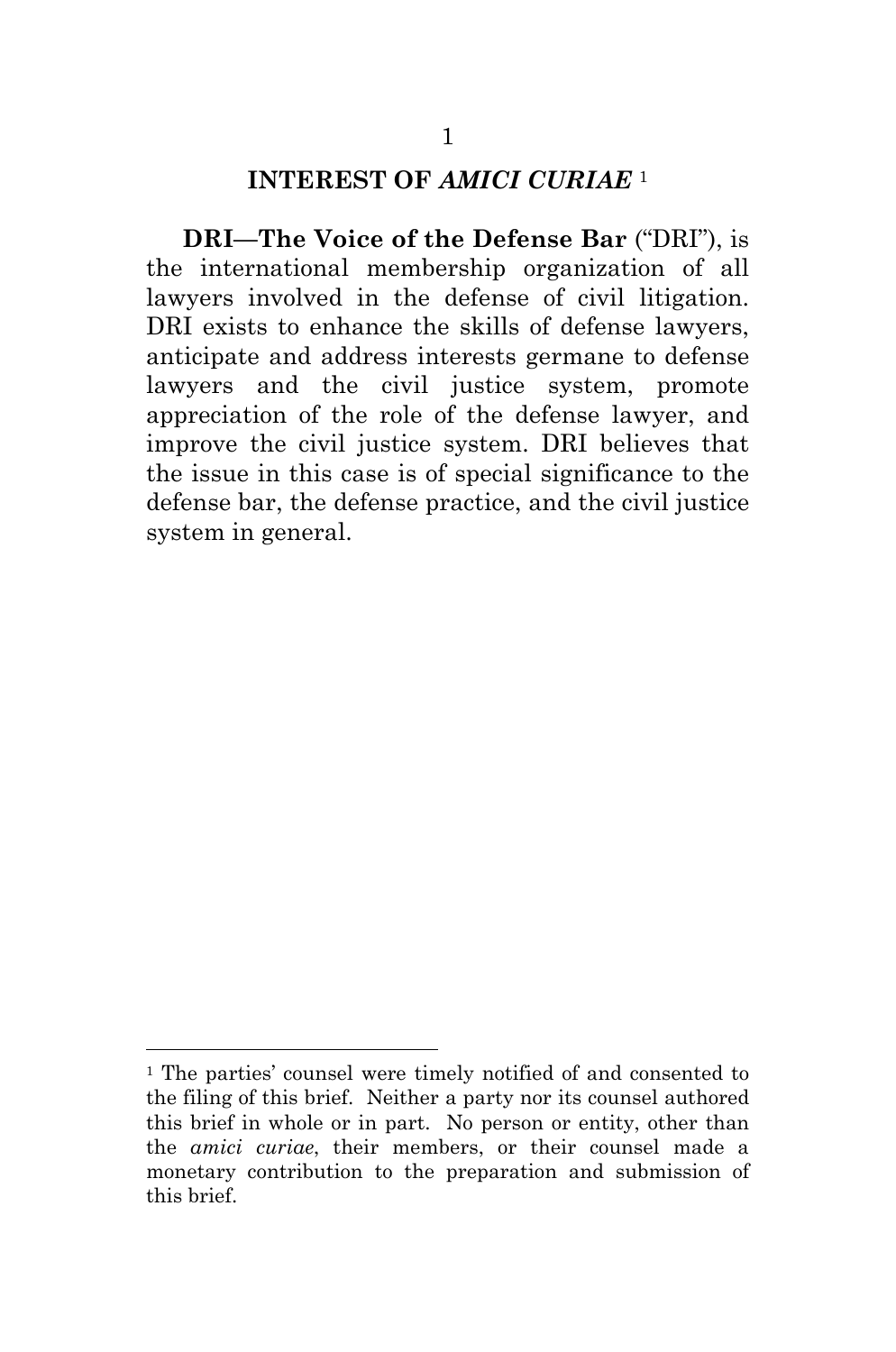#### **SUMMARY OF ARGUMENT**

This brief demonstrates that the Eleventh Circuit Court of Appeals wrongly decided to impose liability under the Fair Debt Collection Practices Act ("FDCPA") on debt collectors who file proofs of claim in a Chapter 13 bankruptcy proceeding for debts that are potentially subject to a statute of limitations defense. In support of the Appellant's Petition for Writ of Certiorari, DRI submits this brief as amicus curiae to expand on two issues raised in that petition.

First, expanding liability under the FDCPA to include filing a proof of claim on an "out-of-statute debt" will yield negative unintended consequences for the bankruptcy process and for lawyers and the creditors for whom they work. The Bankruptcy Code and FDCPA inherently conflict, and these conflicts mean that the FDCPA cannot apply to the conduct of filing a proof of claim. Further, adversary proceedings asserting FDCPA violations based on the filing of an out-of-statute proof of claim would unnecessarily burden the bankruptcy courts and diminish the effectiveness of the bankruptcy process. In addition, imposing FDCPA liability for filing a proof of claim on an "out-of-statute debt" could unfairly exact a penalty for conduct by one type of entity but not for the exact same conduct by another entity. Finally, the obligation to assert the statute of limitations defense will be shifted improperly from the debtor to the claimant, turning an affirmative defense into a liability risk for debt collectors.

Second, the least sophisticated consumer standard should not apply to FDCPA claims that are based on a claimant's participation in a consumer's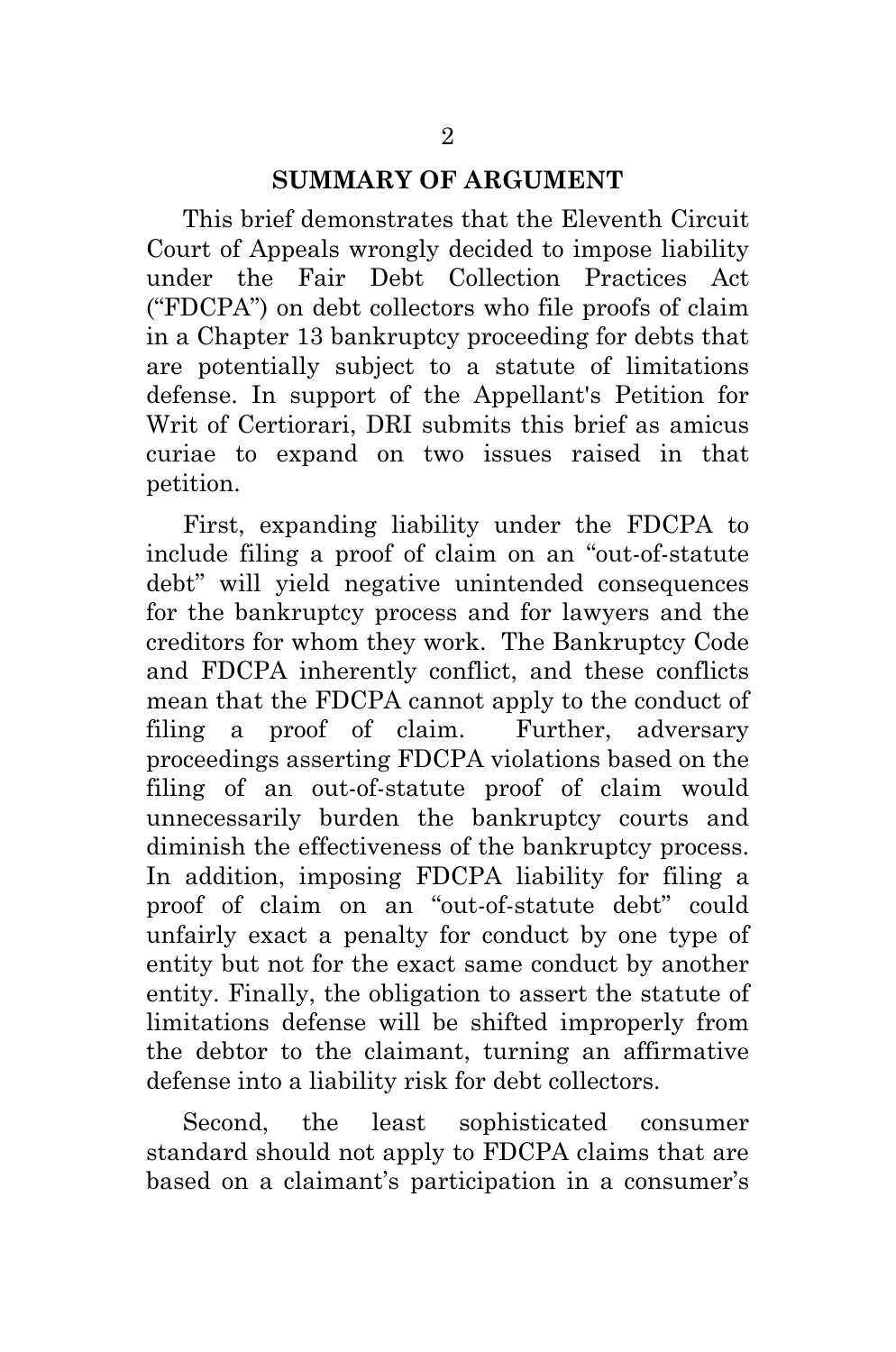bankruptcy proceeding, especially when the consumer typically is represented by counsel. The bankruptcy process is designed to protect debtors and differs substantially from the environment the FDCPA was intended to regulate. Unlike the debt collection environment of the FDCPA, the bankruptcy process makes available the services of a trustee who is duty-bound to protect the interest of the bankruptcy estate and is obligated by law to protect it from unenforceable claims. Furthermore, the bankruptcy debtor has his own counsel to advise him regarding the enforceability of out-of-statute debts. Finally, filing a proof of claim in a bankruptcy case does not raise the same potential concerns as filing a debt collection lawsuit in court against a consumer on an out-of-statute debt.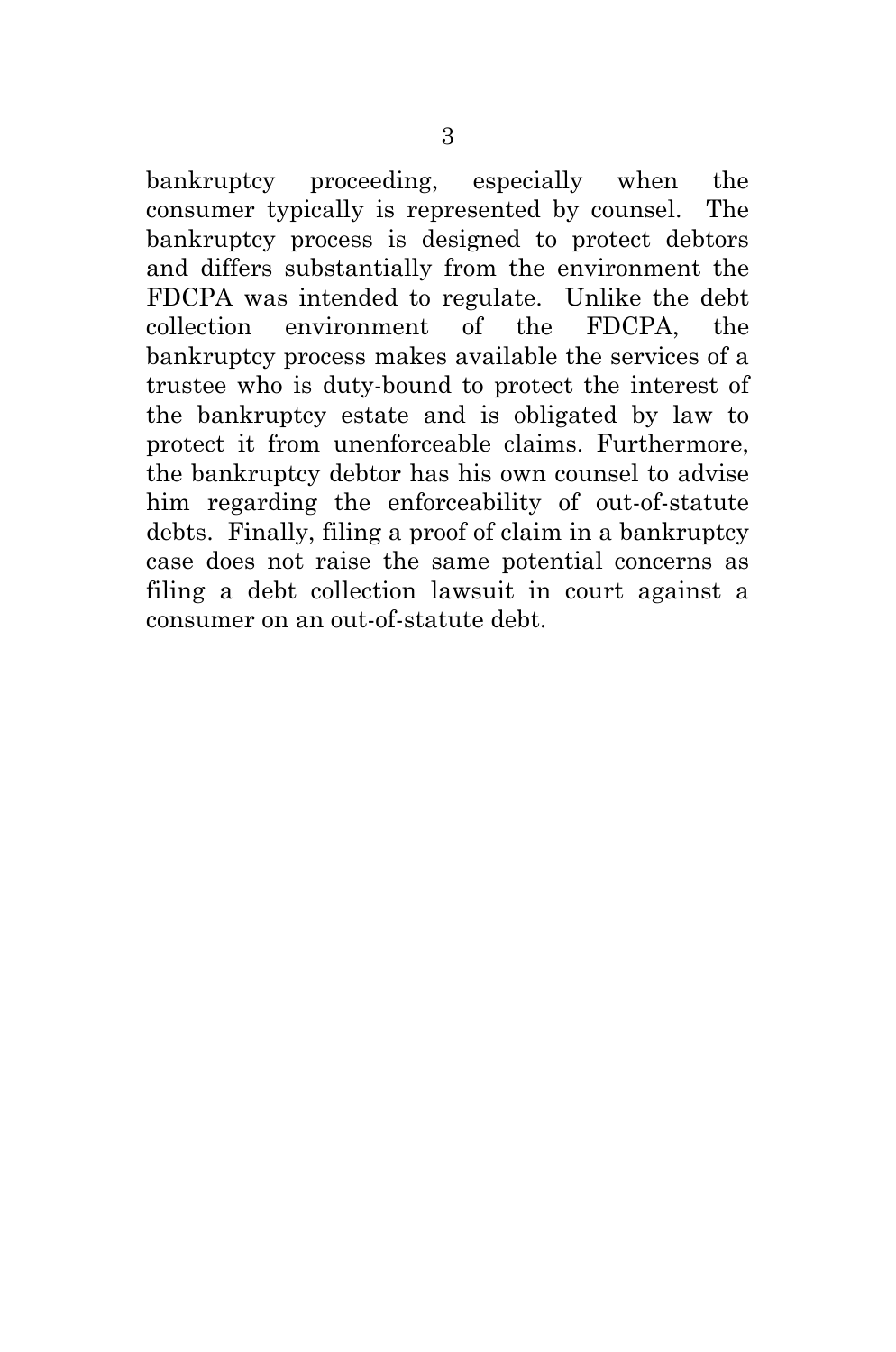#### **ARGUMENT**

**I. EXPANDING FDCPA LIABILITY TO INCLUDE FILING A PROOF OF CLAIM ON AN OUT-OF-STATUTE DEBT WILL HAVE NEGATIVE UNINTENDED CONSEQUENCES ON THE BANKRUPTCY PROCESS AND ON THE LAWYERS AND CREDITORS FOR WHOM THEY WORK.** 

## **A. Inherent conflicts exist between the Bankruptcy Code and the FDCPA.**

"[W]here two statutes are capable of co-existence, it is the duty of the courts, absent a clearly expressed congressional intention to the contrary, to regard each as effective." *Ruckelshaus v. Monsanto Co.*, 467 U.S. 986 (1984). The Bankruptcy Code and the FDCPA, 15 U.S.C. § 1601, *et seq.*, compete for dominance when a debt collector files a proof of claim in a bankruptcy proceeding related to an out-ofstatute debt. By permitting an FDCPA claim in that context, the Eleventh Circuit decided that the FDCPA prevails over the Bankruptcy Code. However, because the Bankruptcy Code expressly allows the filing of a proof of claim for an out-ofstatute debt, application of the FDCPA would outlaw what the Bankruptcy Code allows. This inherent conflict between the Bankruptcy Code and the FDCPA requires recognition that the FDCPA cannot apply in the context of filing a proof of claim related to an out-of-statute debt.

The Framers of the Constitution granted Congress the power "to establish . . . uniform laws on the subject of Bankruptcies throughout the United States." Art. I, § 8, Cl. 4. To ensure uniformity of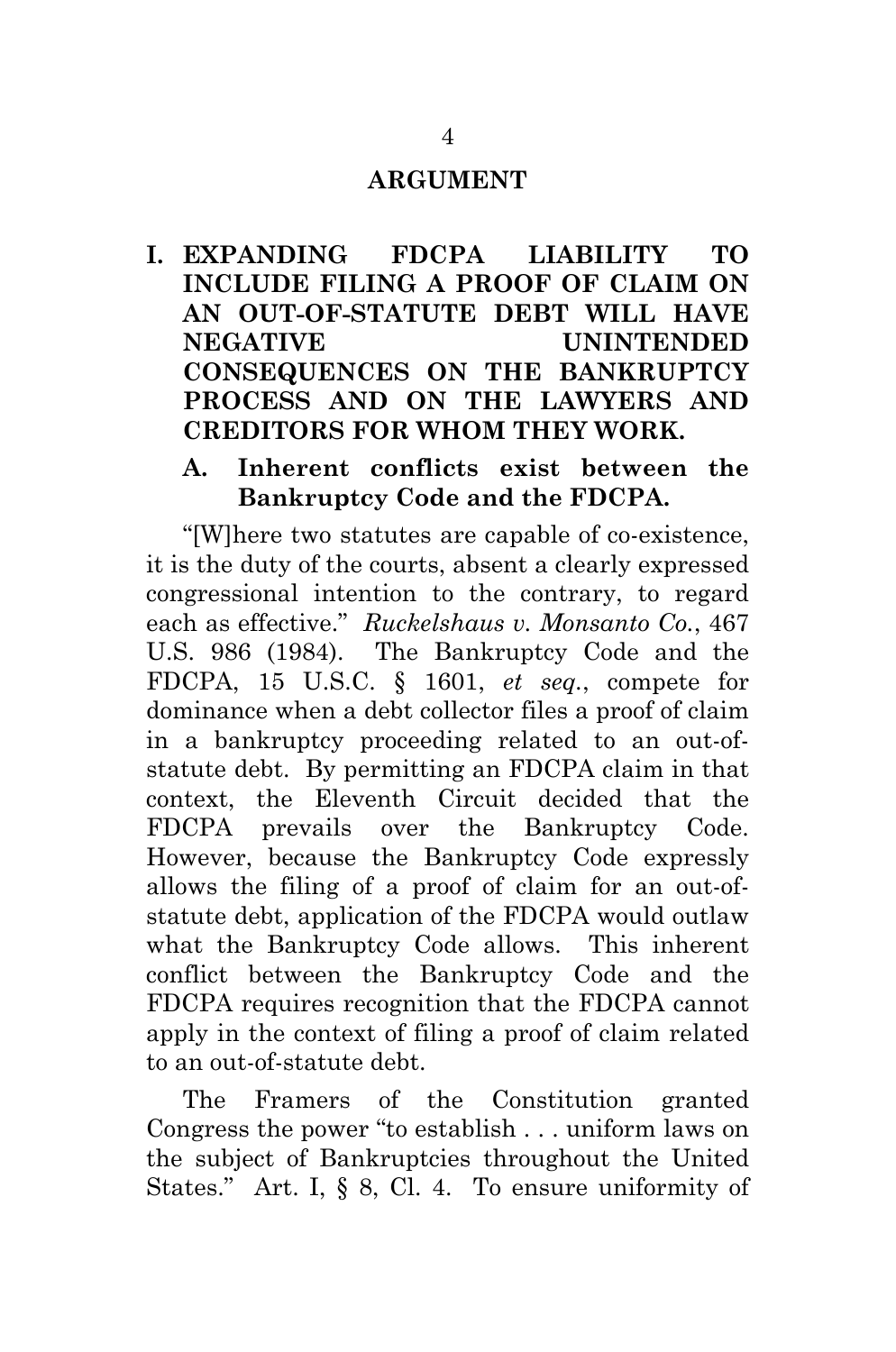the bankruptcy process, Congress designed the Bankruptcy Code, 11 U.S.C. §§ 101, et seq., "to bring together and adjust all of the rights and duties of creditors and embarrassed debtors alike," as shown by its "complex, detailed, and comprehensive provisions." *MSR Exploration, Ltd. v. Meridian Oil, Inc.*, 74 F.3d 910, 914 (9th Cir. 1996). As part of the Bankruptcy Code's comprehensive framework, bankruptcy courts have "great authority over the allowance and disallowance of claims, for a myriad of reasons." *Id.* at 910 n.2 (citing 11 U.S.C. § 502).

The Bankruptcy Code defines "claim" as a "right to payment, whether or not such right is reduced to judgment, liquidated, unliquidated, fixed, contingent, matured, unmatured, disputed, undisputed, legal, equitable, secured, or unsecured." 11 U.S.C. § 101(5)(A). The Code states explicitly that "[a] creditor . . . may file a proof of claim." 11 U.S.C. § 501(a). Reading these two subsections together, the Code establishes that a creditor may file a proof of claim concerning a disputed right to payment. The debtor then may raise that dispute in his objection to the claim pursuant to 11 U.S.C.  $\S$  502(a). Likewise, the bankruptcy trustee, who represents the bankruptcy estate  $(\S 323(a))$ , must, "if a purpose would be served, examine proofs of claims and object to the allowance of any claim that is improper." 11 U.S.C. § 704(a)(5); *see also* 11 U.S.C. § 1302(b)(1).

If the debtor or trustee objects, a hearing is held and the bankruptcy court either allows the claim or disallows it based on several enumerated grounds. *See id.* § 502(b). Those grounds include if the "claim is unenforceable against the debtor and property of the debtor, under any agreement *or applicable law*  for a reason other than because such claim is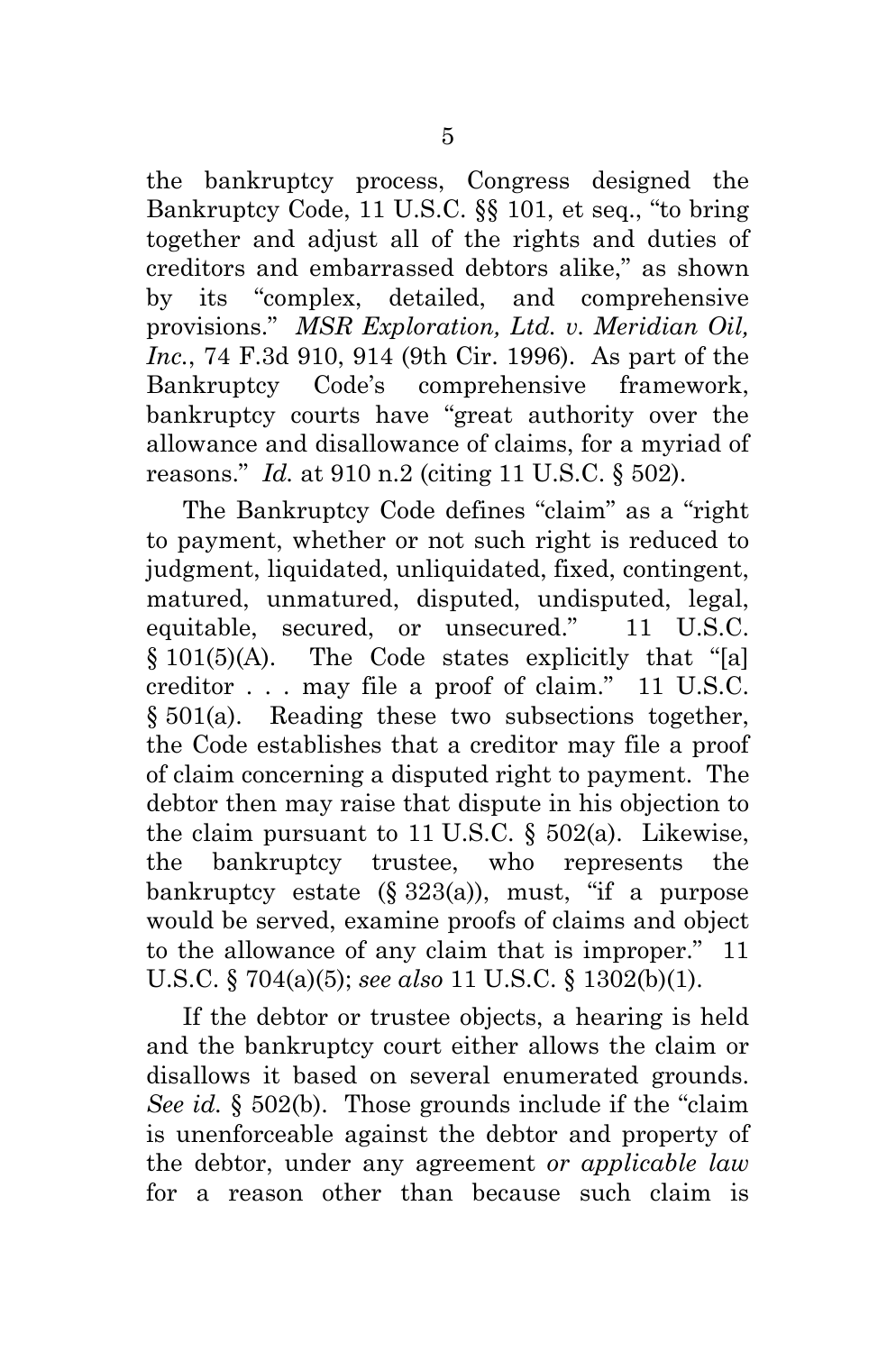contingent or unmatured." *Id.*  $\S$  502(b)(1) (emphasis added). Further, 11 U.S.C. § 558 "provides that the estate 'shall have the benefit of any defense available to the debtor as against any entity other than the estate, including *statutes of limitation* . . . ." 11 U.S.C. § 558 (emphasis added). The direct reference to statutes of limitation as a defense and the framework for objections to proofs of claim demonstrate that filing a proof of claim on an out-ofstatute debt is within the explicit framework of the Bankruptcy Code. *B-Real, LLC v. Rogers*, 405 B.R. 428, 431-32 (M.D. La. 2009) ("[T]he Bankruptcy Code itself contemplates a creditor filing a proof of claim on a time-barred debt and the Bankruptcy Court disallowing such claim after objection from the debtor."). Indeed, debtors regularly and successfully object to proofs of claims based on the debt being barred by a statute of limitations. *See, e.g.*, *In re Hess*, 404 B.R. 747, 750 (Bankr. S.D.N.Y. May 6, 2009), *In re McGregor*, 398 B.R. 561 (Bankr. N.D. Miss. 2008); *In re Andrews*, 394 B.R. 384 (Bankr. E.D.N.C. 2008); *Wilferth v. Faulkner*, CA No. No. 3:06-CV-510-K, 2006 WL 2913456, at \*3 (N.D. Tex. 2006).

The claims objection process set forth in the Bankruptcy Code does not subject the debtor to the types of abuses that the FDCPA is intended to proscribe and thus logically does not violate the FDCPA. "The whole purpose of regulating debt collection was to 'supervise' a range of unsupervised contacts, such as demand letters and late-night telephone calls." *Argentieri v. Fisher Landscapes, Inc.*, 15 F. Supp. 2d 55, 61-62 (D. Mass. 1998). Thus, the substantive provisions of the FDCPA plainly do not reach the filing of a proof of claim for an out-of-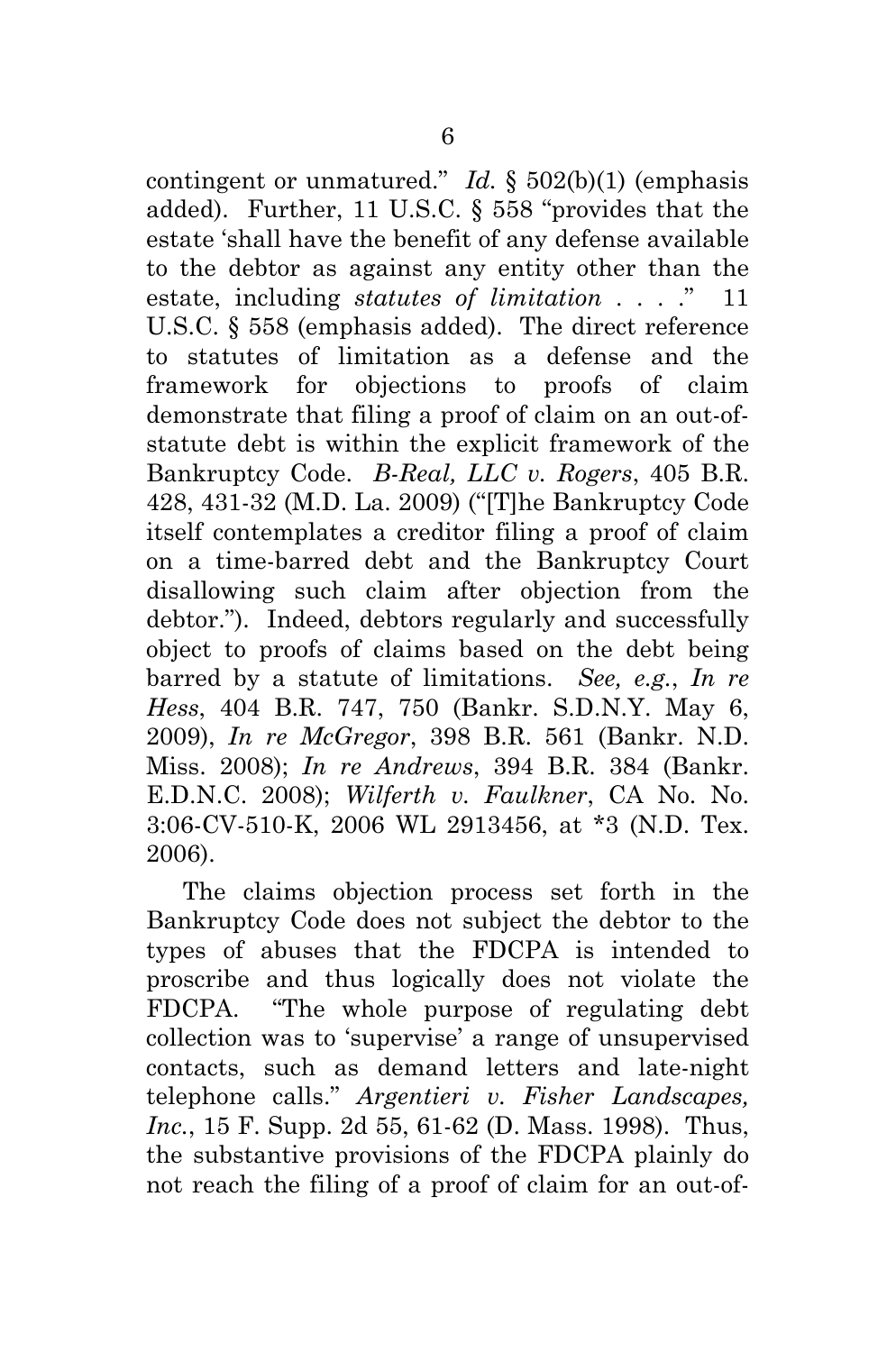statute debt filed in the carefully regulated environment of the bankruptcy claims process. For example, section 1692d of the FDCPA prohibits a debt collector from "any conduct the natural consequence of which is to harass, oppress, or abuse any person in connection with the collection of any debt." 15 U.S.C. § 1692d. However, because the Bankruptcy Code allows the out-of-statute proof of claim to be filed, "such action's 'natural consequence' could not possibly be harassing, oppressive, or abusive." *B-Real v. Rogers*, 405 B.R. at 432*.* Similarly, section 1692e(2)(A) forbids the "false representation of . . . the legal status of any debt." 15 U.S.C.  $\S$  1692e(2)(A). A proof of claim does not, however, require the debt collector to assert the legal status of the debt. Instead, the debt collector must provide certain facts concerning the debt which will enable the debtor to challenge the debt through objections in the form of, for example, a statute of limitations defense. (*See infra* pp. 11-12.)

That the FDCPA is not intended to apply to a proof of claim on a time-barred debt is demonstrated by provisions of the FDCPA which, on their face, could appear to have been violated by filing the proof of claim. Section 1692e(10) prohibits the "use of any false representation or deceptive means to collect or attempt to collect any debt . . . ." 15 U.S.C. § 1692e(10). Other sections of the FDCPA prohibit "threatening to take or actually taking 'any action that cannot legally be taken,"  $(15 \text{ U.S.C.} \S 1692e(5))$ , and "seeking to collect on any amount 'unless . . . permitted by law.'" 15 U.S.C. § 1692f(1). However, following the proof of claim procedure prescribed by Congress cannot be false or deceptive, illegal, or prohibited by law.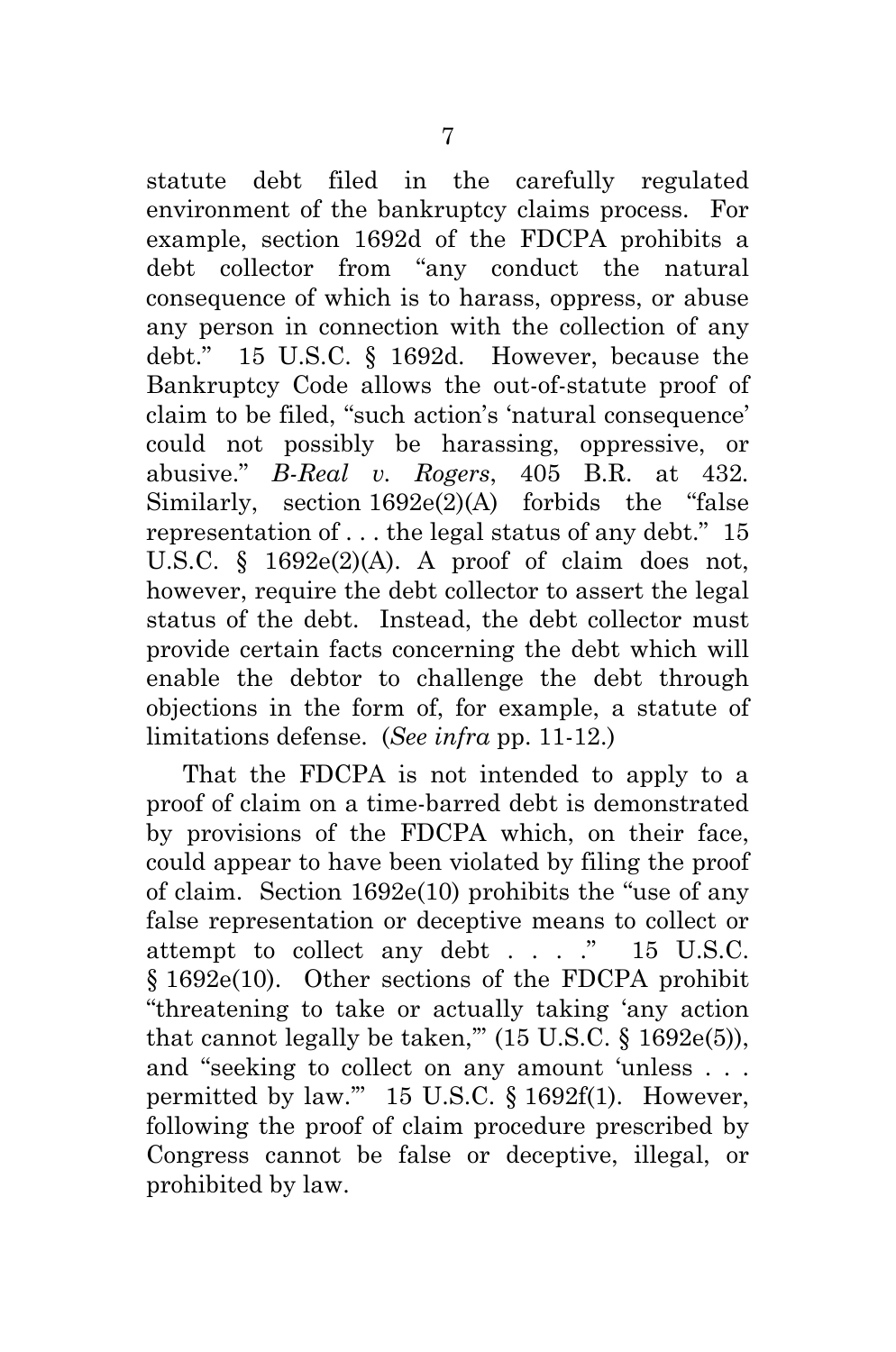Similarly, a proof of claim may on its face appear to be a debt collection or an attempt to collect a debt under the FDCPA. However, the proof of claim would then violate the automatic stay imposed upon the filing of the bankruptcy petition.2 Filing a proof of claim, then, cannot be "any act to collect" "against the debtor" subject to the provisions of the FDCPA.

Filing a proof of claim on an out-of-statute debt "is intimately tied to the bankruptcy proceedings and because of this intimate connection, there is clearly a risk of undermining the Code's provisions [through application of the FDCPA]." *B-Real v. Rogers*, 405 B.R. at 434. "[W]hile the 'FDCPA and Bankruptcy Code overlap but generally coexist peaceably,' in this specific factual situation application of the FDCPA is precluded by the Bankruptcy Code." *Id.* at 434; *see B-Real, LLC v. Chaussee (In re Chaussee)*, 399 B.R. 225 (B.A.P. 9th Cir. 2008) ("[A]ttempting to reconcile the debt validation procedure contemplated by the FDCPA with the claims objection process under the Code results in the sort of confusion and conflicts that persuades us that Congress intended that FDCPA be precluded in the context of bankruptcy cases.").

A further conflict exists in the remedies available under the Bankruptcy Code and the FDCPA. The Bankruptcy Code allows a debtor to choose among several sufficient and appropriate remedies for an improper proof of claim, remedies that are designed

 $\overline{a}$ 

<sup>&</sup>lt;sup>2</sup> Pursuant to 11 U.S.C. §  $362(a)(3)$  and (6), filing a bankruptcy petition stays "any act to obtain possession or property of the estate or of property from the estate or to exercise control over the property of the estate," and stays "any act to collect, assess, or recover a claim against the debtor that arose before the commencement of the case under this title."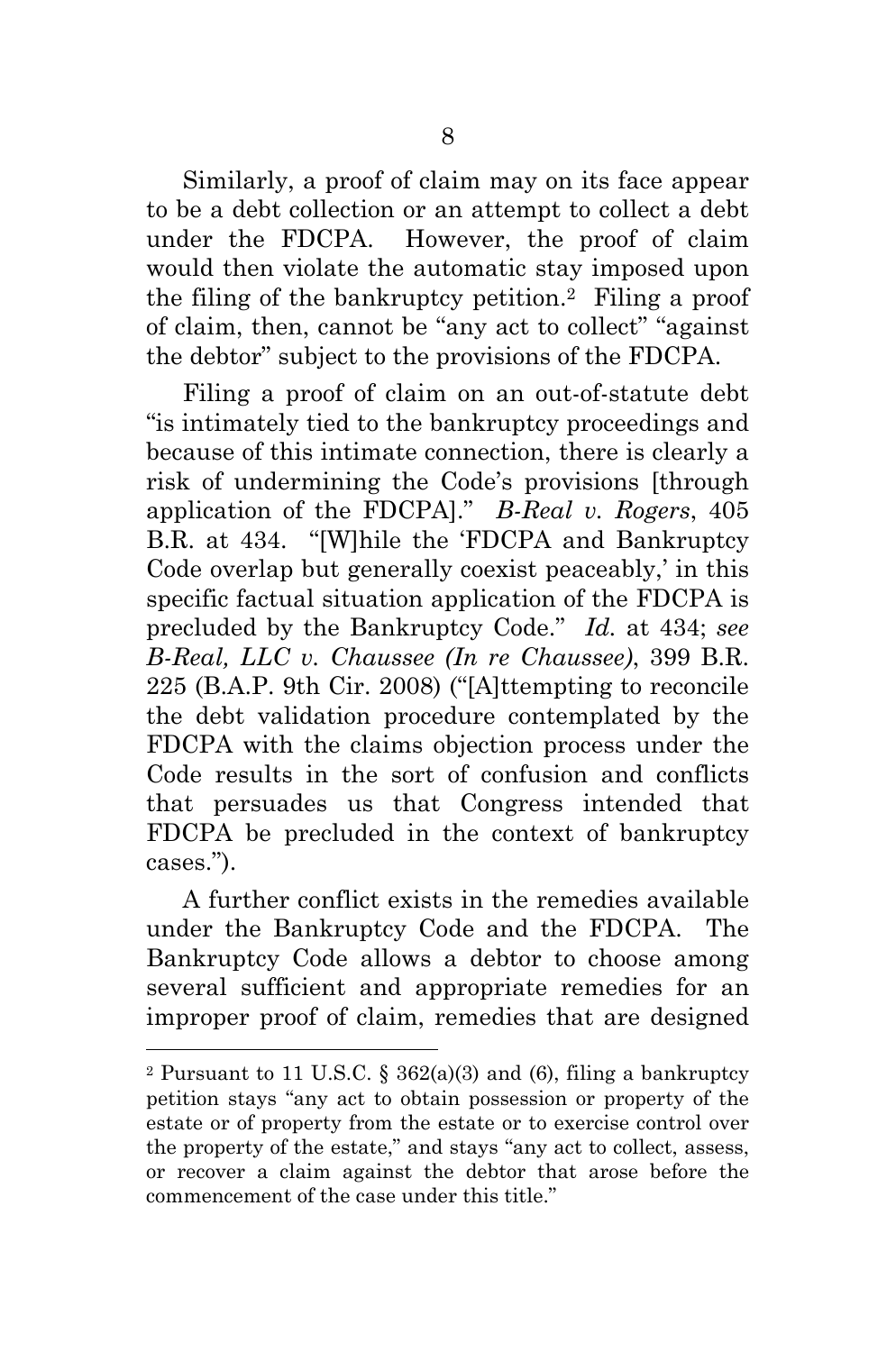to preserve the efficiency of the bankruptcy process. *See Simmons v. Roundup Funding, LLC*, 622 F.3d 93, 96 (2d Cir. 2010).

For example, "[i]t is beyond cavil that past bankruptcy practice, as well as Bankruptcy Code Provisions, have left the remedy for fraudulent and otherwise defective proofs of claim to the Bankruptcy Code." *Baldwin v. McCalla*, No. 98-C-4280, 1999 WL 284788, at \*3-4 (N.D. Ill. Apr. 19, 1999), *cited in Simmons*, 622 F.3d at 96. A claim can be disallowed or even revoked. *See Baldwin*, No. 98-C-4280, 1999 WL 284788, at \*4. The creditor may be subject to contempt of court, because the Bankruptcy Courts have the power to issue "any order, process, or judgment that is necessary or appropriate to carry out the provisions of this title." 11 U.S.C. § 105(a); *see also Baldwin*, at \*4. In some cases, sanctions may be warranted under Bankruptcy Rule 9011 for violating the required certification that papers submitted for filing are "not being presented for any improper purpose, such as to harass or to cause unnecessary delay or needless increase in the cost of litigation" or that "the claims, defenses, and other legal contentions therein are warranted by existing law . . . ." Fed. R. Bankr. P. 9011(b); *see also id.* at 9011(c) (allowing sanctions for violations of 9011(b)).

None of these remedies, however, provides a private cause of action for the debtor against the creditor as would be allowed by the Eleventh Circuit's grafting of the FDCPA onto the bankruptcy process.

"To permit a simultaneous claim under the FDCPA would allow through the back door what [Crawford] cannot accomplish through the front door—a private right of action." *.Walls v. Wells*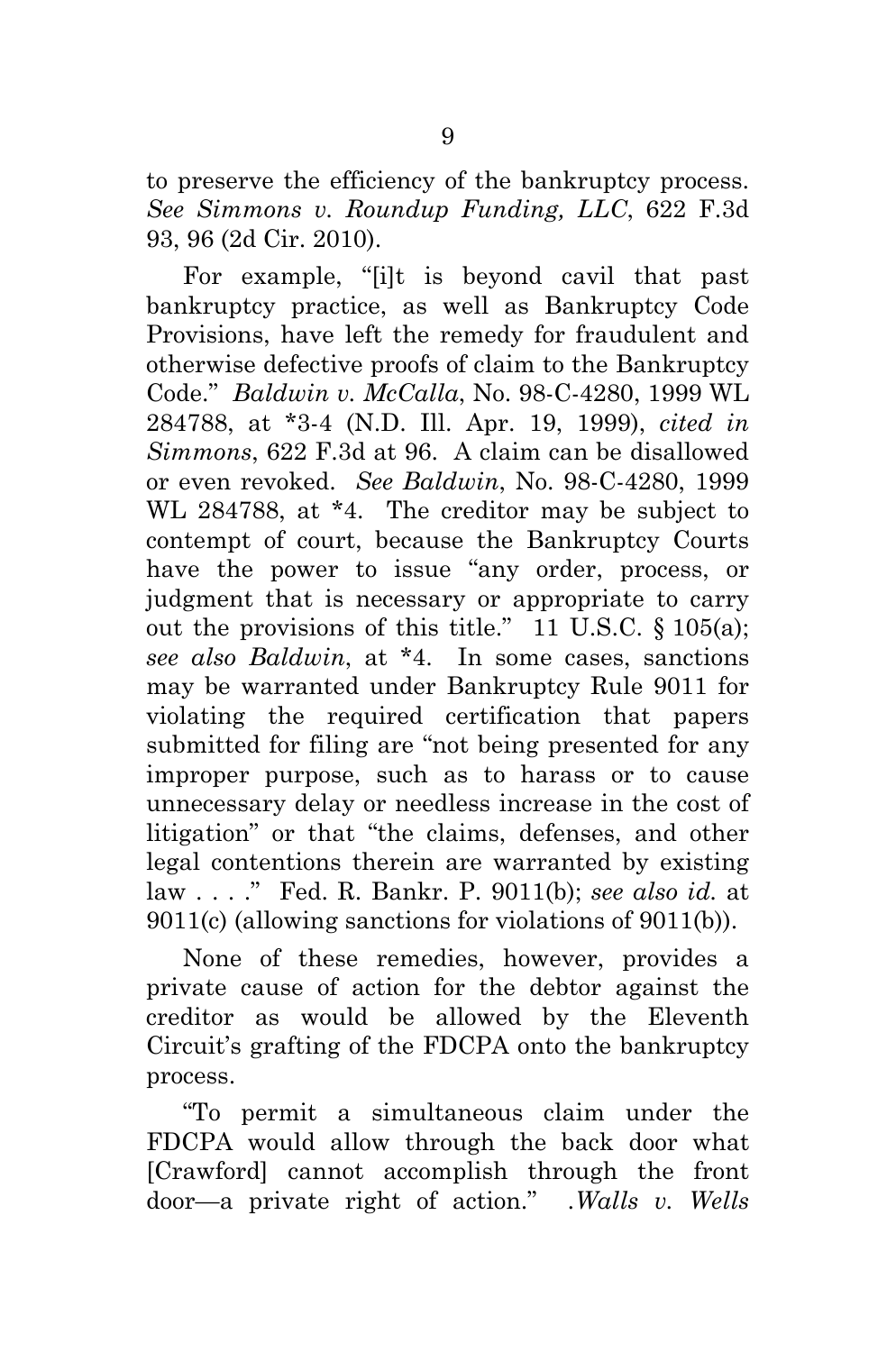*Fargo Bank, N.A.*, 276 F.3d 502, 510 (9th Cir. 2002). "Congress struck a balance between the interests of debtors and creditors by permitting (and limiting) debtors' remedies for violating" the proof of claim process. *Id.*

Although Congress has not explicitly addressed whether the FDCPA applies to proofs of claim for out-of-statute debts,3 "[n]othing in either Act persuades us that Congress intended to allow debtors to bypass the Code's remedial scheme when it enacted the FDCPA. While the FDCPA's purpose is to avoid bankruptcy, if bankruptcy nevertheless occurs, the debtor's protection and remedy remain under the Bankruptcy Code." *Walls*, 276 F.3d at 510.

**B. Adversary proceedings asserting FDCPA violations based on out-ofstatute proofs of claim will unnecessarily burden the bankruptcy court and thwart the efficient reorganization of debtors' obligations.** 

To allow the FDCPA to create "an alternative method to challenge a proof of claim in bankruptcy, would open the floodgate for unnecessary and expensive litigation, replacing the simple procedure for dealing with an objection to the allowance of a claim." *Middlebrooks v. Interstate Credit Control, Inc.*, 391 B.R. 434, 437 (D. Minn. 2008). FDCPA

1

<sup>&</sup>lt;sup>3</sup> "Illn the absence of congressional definition this is a matter to be determined by decisions of this Court after due consideration of the structure and purpose of the Bankruptcy Act as a whole, as well as the particular provisions of the Act brought in question." *Katchen v. Landy*, 382 U.S. 323, 328 (1966) (analyzing scope of summary proceedings regarding creditor preferences).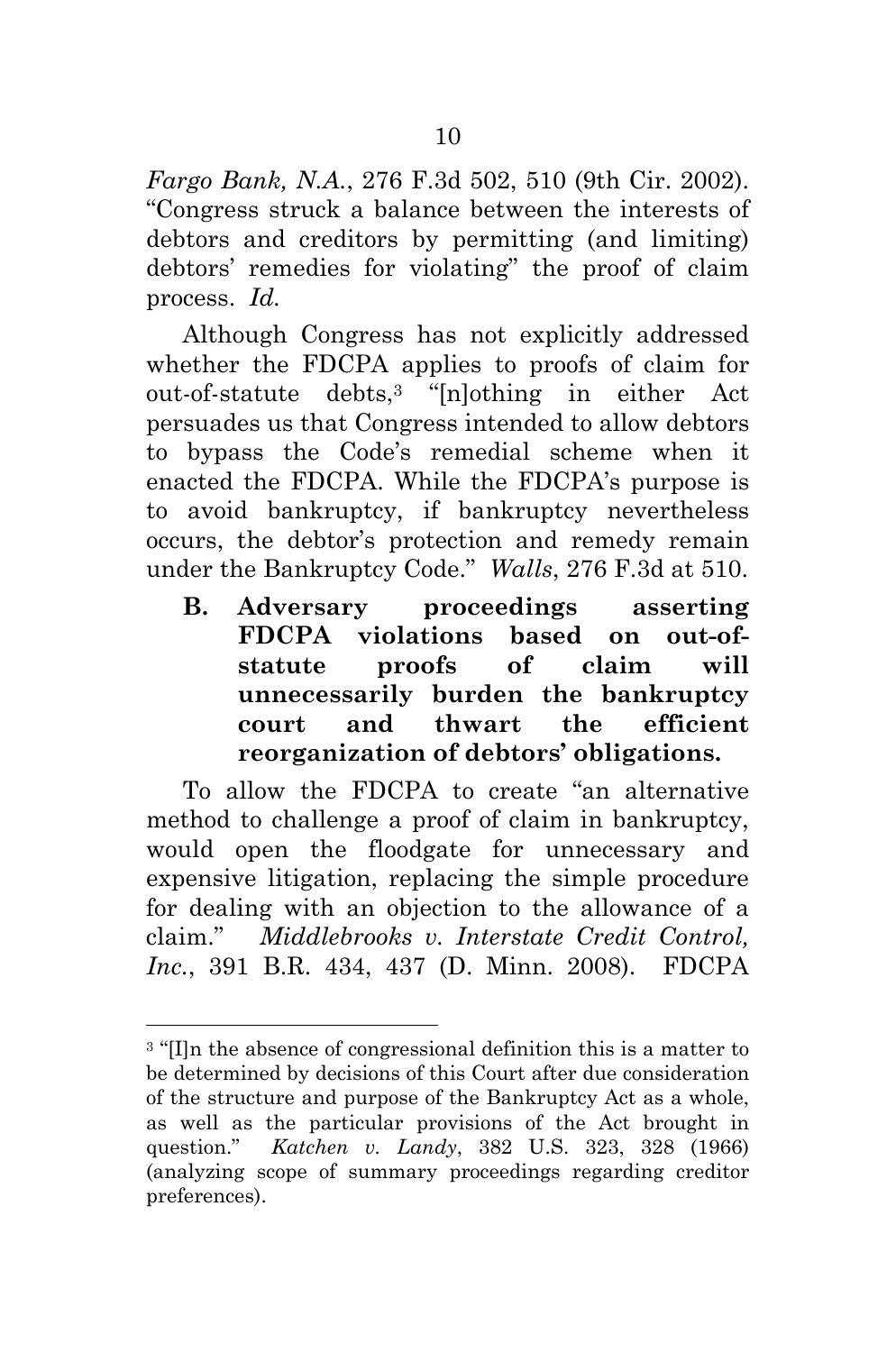liability for conduct in a bankruptcy "action would be totally contrary to the entire scheme established by Congress to deal with creditor and debtor relationships." *Id.* The process of objecting to proofs of claim is more economical and efficient than initiating litigation over the same issue through an adversary proceeding asserting an FDCPA violation.

To ensure the process operates efficiently and effectively, the proof of claim procedure has been adapted to provide the information necessary for the debtor or trustee to make sufficient objections to the claims, including asserting a statute of limitations defense. The 2012 revisions to Bankruptcy Rule 3001 regarding proofs of claim require certain information for open-end or revolving consumer credit, including the date of an account holder's last transaction, the date of the last payment on the account, and the date on which the account was charged to profit and loss. Fed. R. Bankr. P. 3001(c)(3).4 According to the Rules Advisory Committee, disclosure of this information will "provide a basis for assessing the timeliness of the claim." *Id.* (2012 Advisory Committee Notes). Rule 3001 also provides that a party in interest may

1

<sup>4</sup> The proof of claim at issue in the Stanley Crawford case was filed on May 21, 2008, by LVNV Funding LLC, by and through its account servicer, Resurgent, on a line of credit account originally created by Crawford with Heilig-Meyers. *In re Crawford*, Case No. 08-30192 (Bankr. M.D. Ala) (Claims Register Claim No. 8).The proof of claim listed the dates on which the account was "[c]harged off by original creditor" and "[l]ast transaction date." The 2008 proof of claim was missing only the last payment date, but the debtor or trustee was nonetheless able to object to the claim based on the statute of limitations. However, the debtor did not assert that defense until choosing to file the adversary proceeding on May 3, 2012.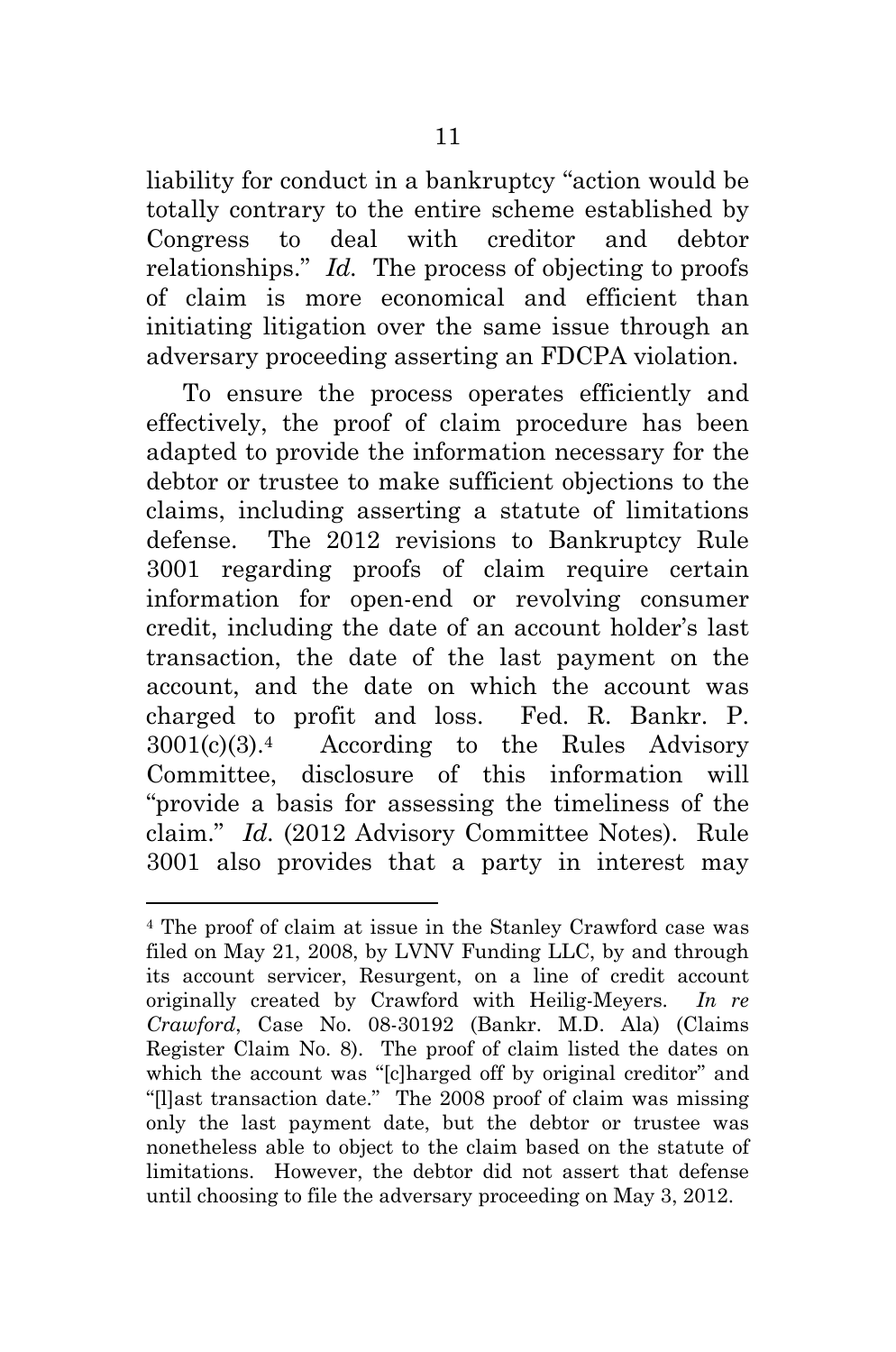request a copy of the writing on which the claim is based, and that the holder of the claim must provide the documentation within 30 days after the request. *Id.* 3001(a)(3)(B). In short, under the current procedure, the drafters of the Bankruptcy Rules have incorporated into the proof of claim procedure the contingency that a debt may be subject to a statute of limitations and provided a straightforward way for a debtor to obtain the information necessary to object based on the statute of limitations.

The drafters of the Bankruptcy Code did not envision that the information a claimant must provide under Rule 3001(c)(3) concerning the timeliness of a claim would then be used by the debtor as pre-suit discovery to pursue a strict liability cause of action under the FDCPA. Instead, the information is available for the debtor to participate in the summary process of objecting to the claim, a process created to "'to secure a prompt and effectual administration and settlement of the estate of all bankrupts within a limited period.'" *Katchen*, 382 U.S. at 328 (quoting *Ex parte Christy*, 3 How. 292, 312, 11 L.Ed. 603); *see id.* at 329 ("[T]he expressly granted power to 'allow,' 'disallow' and 'reconsider' claims, which is of basic importance in the administration of a bankruptcy estate, is to be exercised in summary proceedings and not by the slower and more expensive processes of a plenary suit." (internal citations and quotations omitted)); 9 Collier on Bankruptcy ¶ 1001 (15th ed. rev. 2009) ("The objective of 'expeditious and economical administration of cases under the Code has frequently been recognized by courts to be 'a chief purpose of the bankruptcy laws.'"); *see also* Fed. R. Bankr. P. 1001 (stating that the bankruptcy rules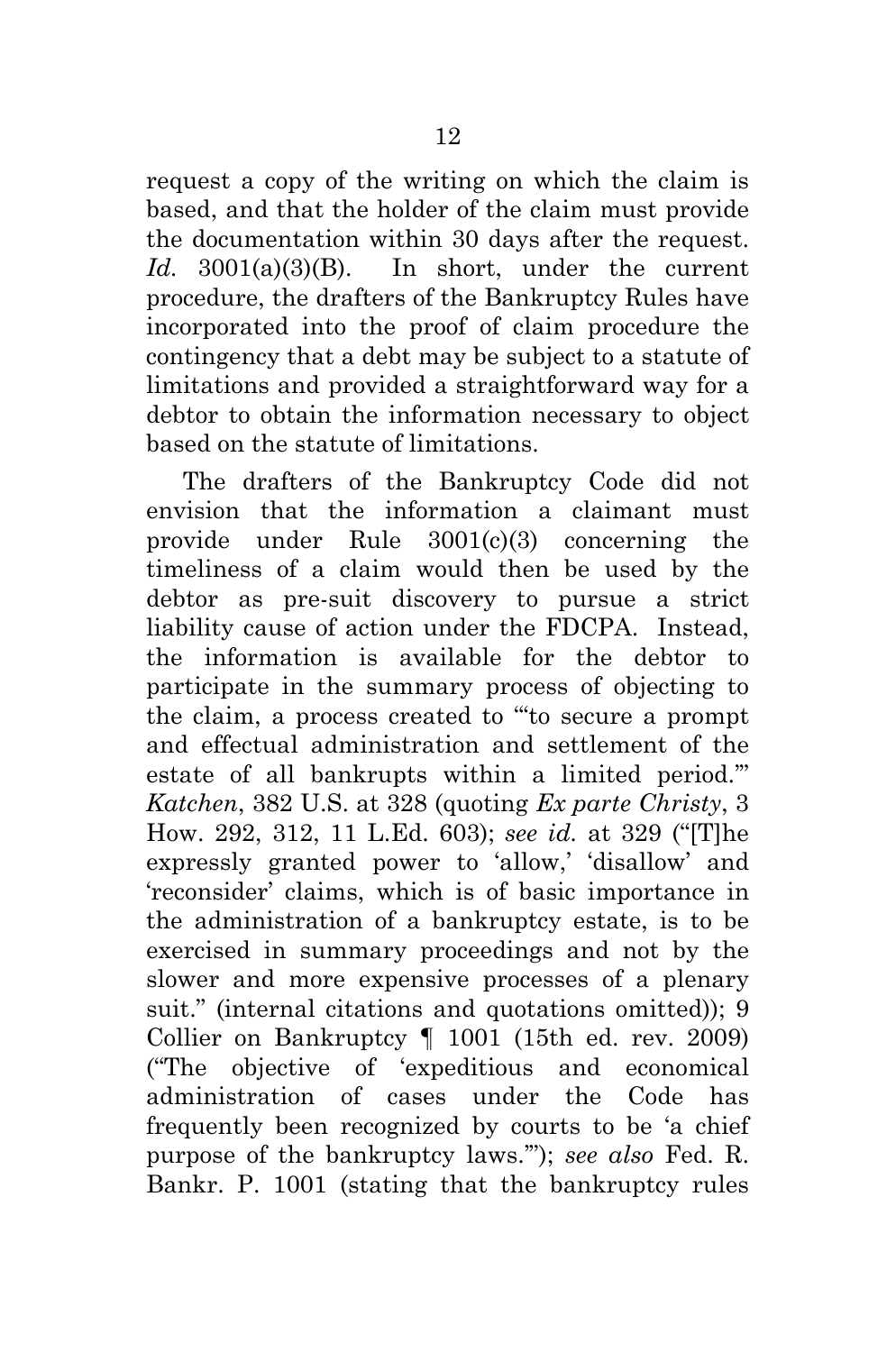"shall be construed to secure the just, speedy, and inexpensive determination of every case and proceeding").

Aside from the Bankruptcy Code's preference for the summary adjudication of claim objections to further the goals of efficient resolution of the debtor's obligations, pursuing an FDCPA claim instead of objecting to a proof of claim creates a windfall for debtors and their attorneys. If an objection to a proof of claim is sustained and the claim disallowed, the claim simply is not paid from the bankrupt estate. The other creditors receive a greater pro rata share, and the debtor pays no more than if the claim had been allowed. If, however, the debtor is allowed to pursue an FDCPA claim against the creditor who files the proof of claim on a debt subject to a statute of limitations defense, the debtor could recover damages under the FDCPA, which include actual and statutory damages (up to \$1,000) and attorneys' fees and costs, 15 U.S.C.  $\S 1692k(a)(2)$ .<sup>5</sup> By filing the adversary action asserting an FDCPA claim instead of simply objecting to the claim, the debtor and his lawyer would position themselves for a prize that is inconsistent with the purposes of the Bankruptcy Code. "Nothing in either the Bankruptcy Code or the

l

<sup>5</sup> As this Court has recognized, some "violations of the FDCPA are deemed to be unfair or deceptive acts or practices under the Federal Trade Commission Act . . .; As a result, a debt collector who acts with 'actual knowledge or knowledge fairly implied on the basis of objective circumstances that such act is [prohibited under the FDCPA]' is subject to civil penalties of up to \$16,000 per day." *Jerman v. Carlisle, McNellie, Rini, Kramer & Ulrich LPA*, 559 U.S. 573, 576 (2010) (internal citations omitted). This extension of liability would provide a further windfall if FDCPA liability can be premised upon filing a proof of claim for an out of statute debt.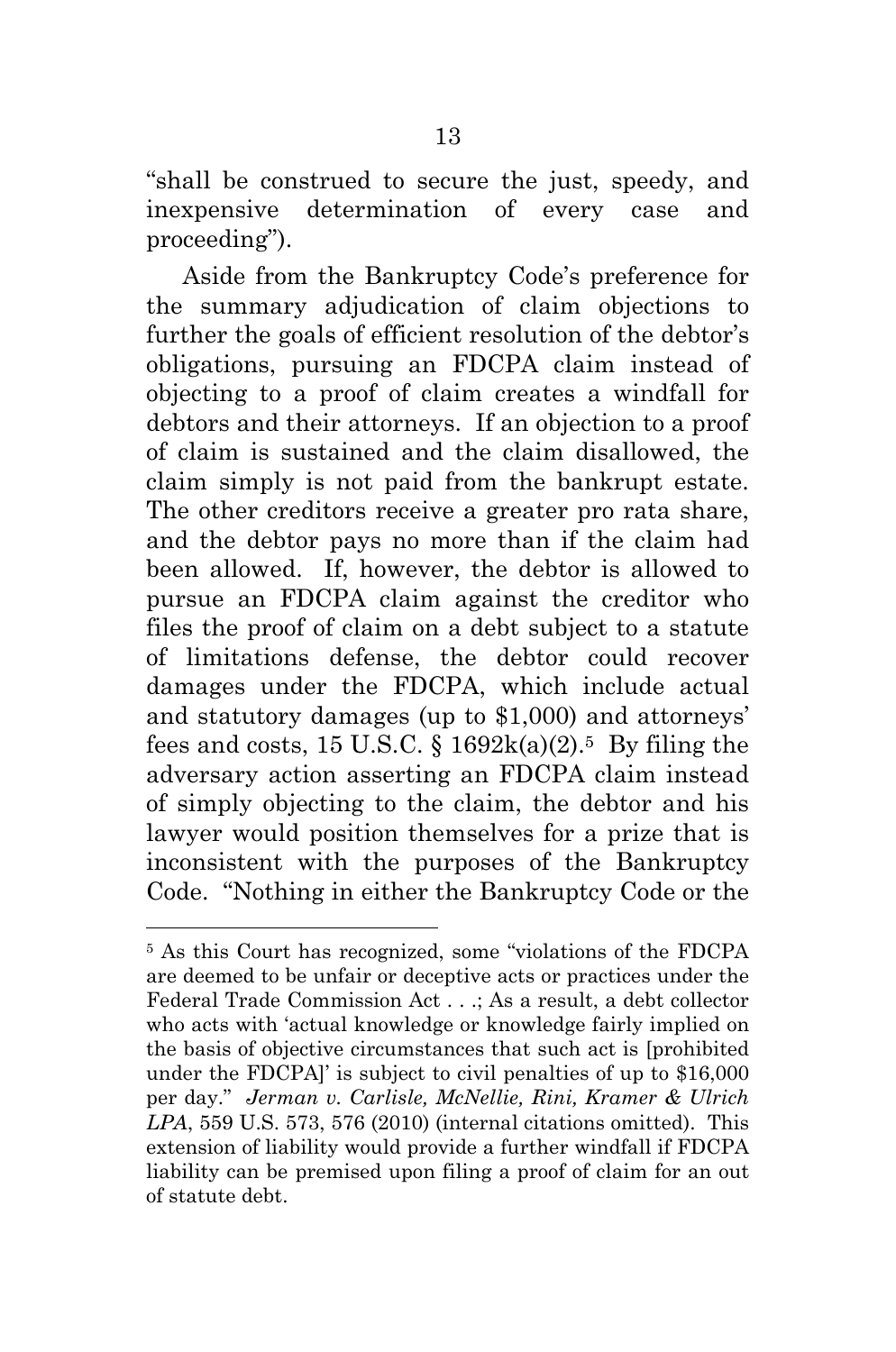FDCPA suggests that a debtor should be permitted to bypass the procedural safeguards in the Code in favor of asserting potentially more lucrative claims under the FDCPA. And nothing in the FDCPA suggests that it is intended as an overlay to the protections already in place in the bankruptcy proceeding." *Gray-Mapp v. Sherman*, 100 F. Supp. 2d 810, 814 (N.D. Ill. 1999).

The incentive of actual and statutory damages and attorneys' fees under the FDCPA will encourage debtors and their counsel to choose the adversarial route of an FDCPA claim instead of the efficientlydesigned proof of claim procedure. Since the Eleventh Circuit's opinion in this case, this trend is evident. In November 2014 alone, only the month after the Eleventh Circuit's October 17, 2014 decision to deny Petitioners' motion to stay the court's mandate, 10 adversary proceedings were filed in the Alabama bankruptcy district courts asserting FDCPA claims based on a creditor filing a proof of claim on an out-of-statute debt.

## **C. Under the Eleventh Circuit's decision, FDCPA liability would not arise equally for the same conduct**.

If the Eleventh Circuit's holding is correct, Petitioner could be considered a "debt collector" under the FDCPA and thus subject to civil liability. *See* 15 U.S.C. § 1692k. The same would not be true for a company that collects its own debts, which is considered a creditor under the FDCPA. *See* 15 U.S.C. § 1692a(4) (defining "creditor" as "any person who offers or extends credit creating a debt or to whom a debt is owed," but excluding from that definition any person receiving an "assignment or transfer of a debt in default solely for the purpose of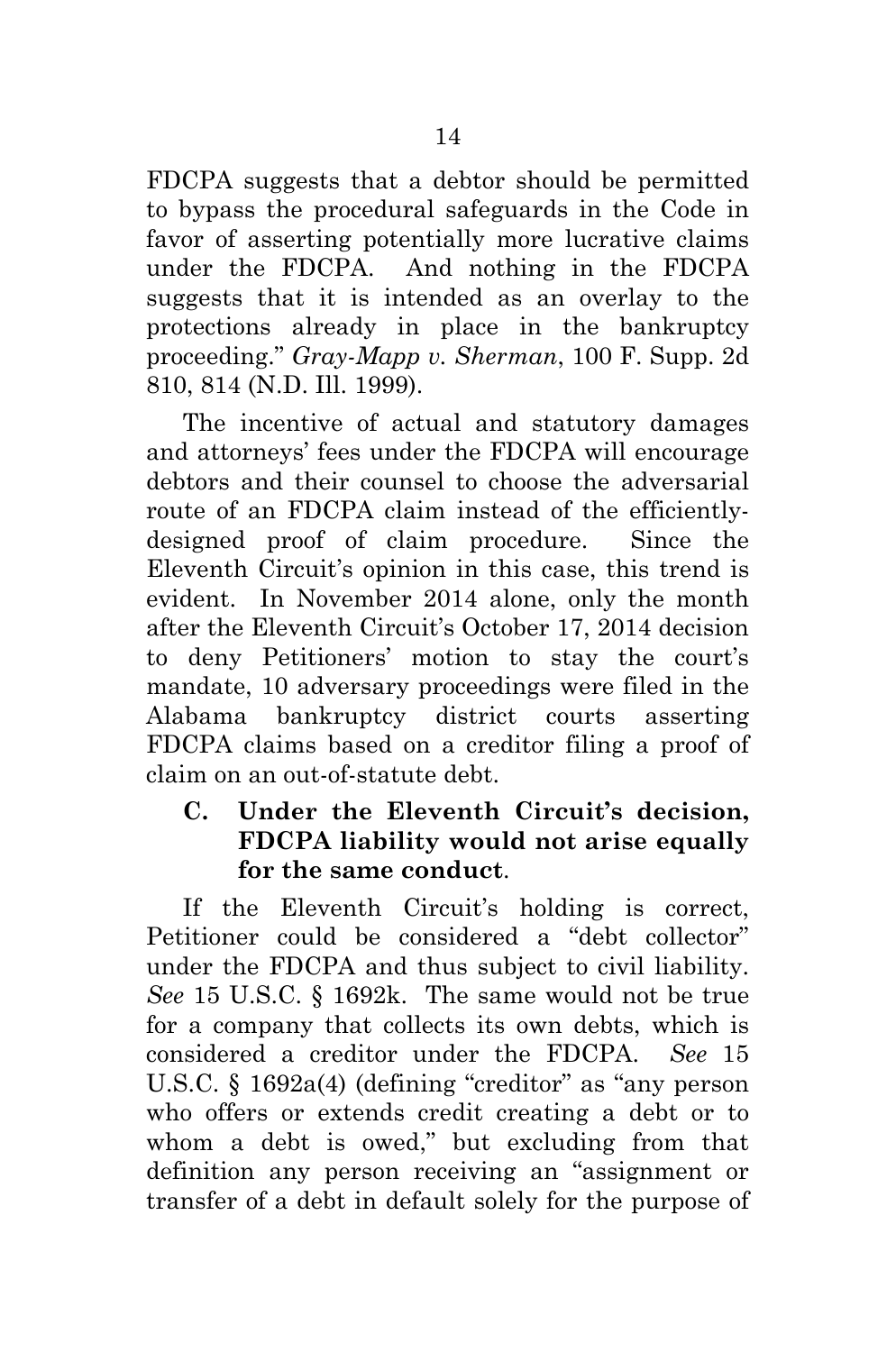facilitating collection of the debt for another"), 15 U.S.C. § 1692a(6)(A) (excluding from the definition of debt collector "any officer or employee of a creditor while, in the name of the creditor, collecting debts for such creditor."). This distinction between a creditor and a debt collector means that for the same conduct—filing a proof of claim form concerning an out of statute debt—a debt collector could be subject to FDCPA liability while the creditor would be protected from liability. This unequal treatment under the law is an absurd result that is contrary, at the very least, to basic principles of statutory construction. *See United States v. Granderson*, 511 U.S. 39, 47 n.5 (1994) (dismissing absurd construction of statute that punished drug dealers less than others).

**D. The Eleventh Circuit's decision would make a claimant responsible for resolving whether a statute of limitation bars enforcement of the debt, effectively shifting the obligation of asserting a statute of limitations defense from the debtor to the claimant.** 

The Eleventh Circuit's decision transforms an affirmative defense into a liability risk for debt collectors filing proofs of claim in bankruptcy. The decision requires a claimant to consider whether a statute of limitation defense could apply, and if so, the claimant must decide whether to refrain from filing the proof of claim or proceed and risk potential FDCPA liability. The statute of limitations, however, is an affirmative defense, *see* Fed. R. Civ. P 8(c)(1); *Jones v. Bock*, 549 U.S. 199, 215 (2007), which if not raised at the pleading stage by the party asserting it, is waived, *see John R. Sand & Gravel*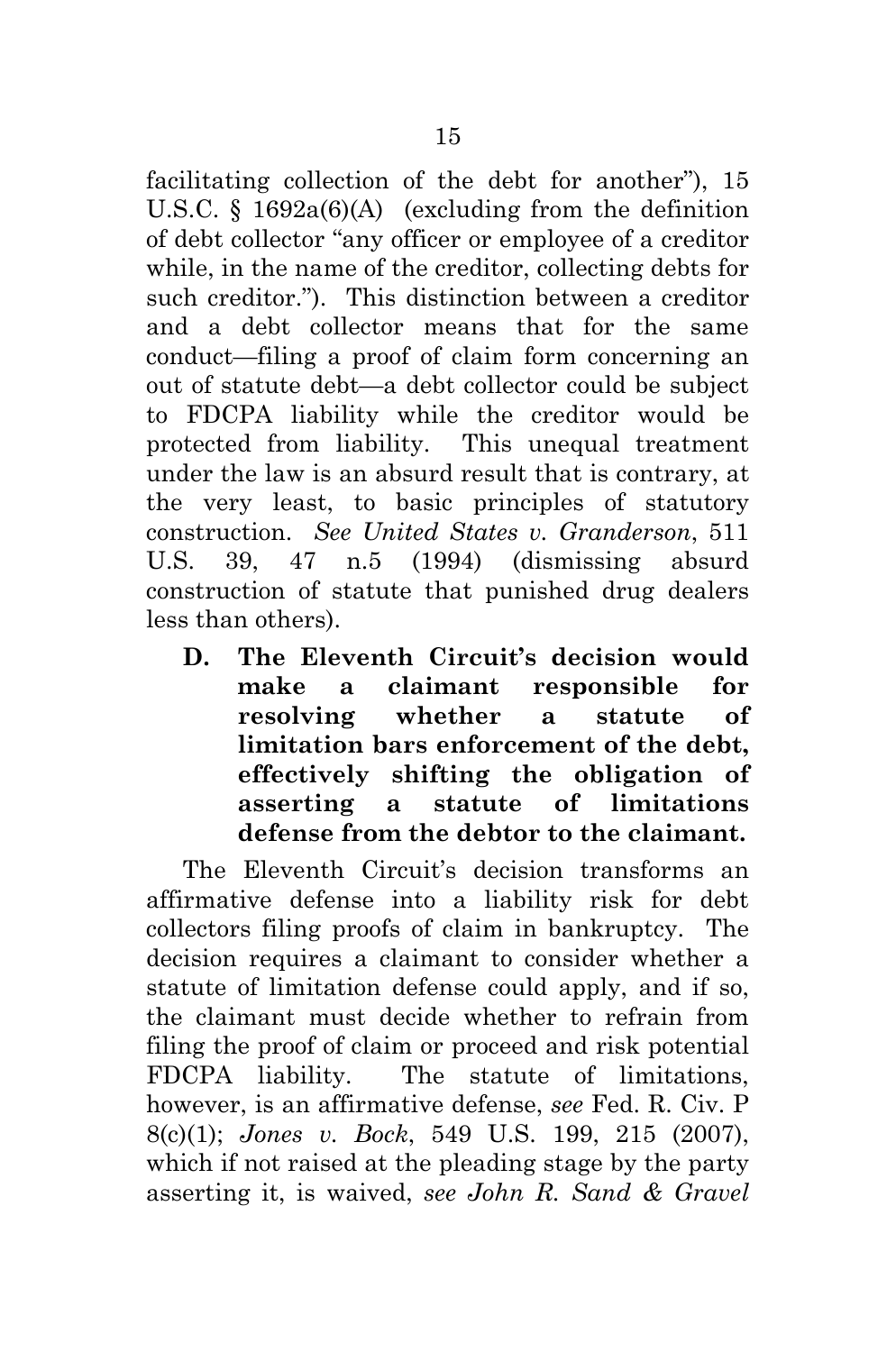*Co. v. United States*, 552 U.S. 130, 133 (2008). As a result, the party *opposing* claims in litigation, not the party *asserting those claims*, is responsible for determining whether to raise the bar of the statute of limitations.

The bankruptcy process is designed in the same way: a claimant submits its claim, and the debtor can object to the claim and assert a statute of limitations defense. If the debt collector is subject to FDCPA liability for filing a proof of claim when the debtor may potentially assert a statute of limitation affirmative defense, the debt collector, the party asserting the claim, is subjected to the burden of considering the defense and weighing the risk of suit. The statute of l imitations as we know it ceases to exist in the context of a consumer's bankruptcy. Moreover, if FDCPA liability can be based upon conduct within a bankruptcy, any affirmative defense that may be asserted to the enforceability of a debt arguably could support a debtor's FDCPA claim. These possible extensions of the Eleventh Circuit's ruling demonstrate the negative unintended consequences of imposing FDCPA liability on a debt collector who files a proof of claim on an out-ofstatute debt.

- **II. THE LEAST SOPHISTICATED CONSUMER STANDARD SHOULD NOT APPLY TO FDCPA CLAIMS THAT ARE BASED ON A CLAIMANT'S PARTICIPATION IN A CONSUMER'S BANKRUPTCY PROCEEDING, ESPECIALLY WHEN THE CONSUMER IS REPRESENTED BY COUNSEL.** 
	- **A. The bankruptcy process is designed to protect debtors and is different from**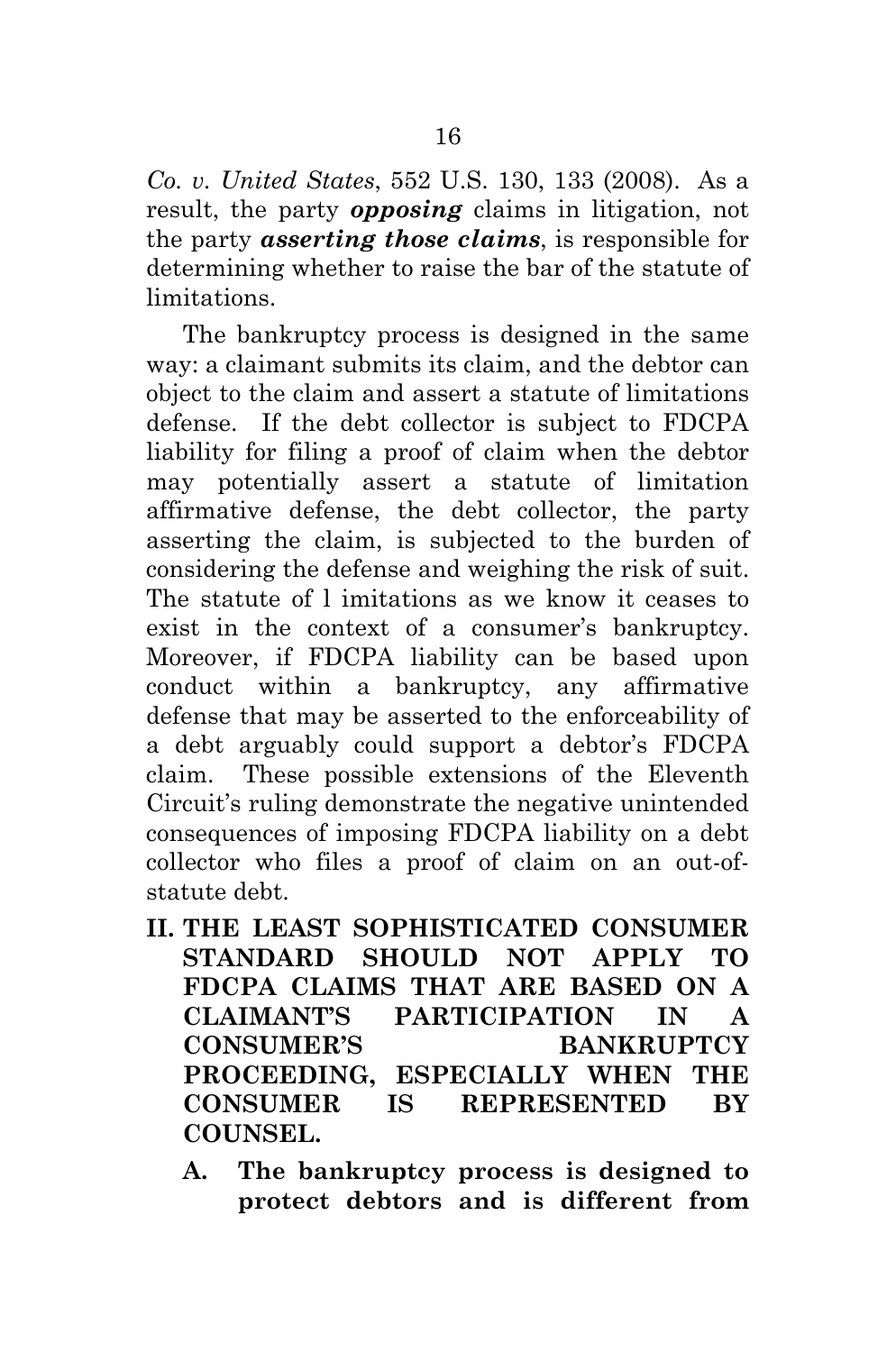#### **the environment the FDCPA was intended to regulate.**

Congress enacted the FDCPA "to eliminate abusive debt collection practices by debt collectors, to insure that those debt collectors who refrain from using abusive debt collection practices are not competitively disadvantaged, and to promote consistent State action to protect consumers against debt collection abuses." 15 U.S.C. § 1692(e); *see also Scheuer v. Jefferson Capital Sys., LLC*, CA No. 14-cv-11218, 2014 WL 4435874, at \*5 (E.D. Mich. Sept. 9, 2014). Thus, the FDCPA is designed to "protect *defenseless* debtors." *See Simmons*, 622 F.3d at 96 (emphasis added). To achieve the FDCPA's purpose of protecting "defenseless" debtors, courts fashioned the least sophisticated consumer standard to ensure that "all consumers, the *gullible* as well as the shrewd," are protected. *Clomon v. Jackson*, 988 F.2d 1314, 1318 (2d Cir. 1993)) (emphasis added).

In contrast, the principal purpose of the Bankruptcy Code is to grant a "fresh start" to the "honest but unfortunate debtor." *Grogan v. Garner*, 498 U.S. 279, 286-87 (1991). Thus, the bankruptcy process is inherently designed to *protect debtors*. There is no need to further "protect debtors who are already under the protection of the bankruptcy court" or to "supplement the remedies afforded by bankruptcy itself." *Simmons*, 622 F.3d at 96. Bankruptcy consumers choose to subject themselves to the bankruptcy process, which includes multiple statutory protections, to organize and resolve their debts. A least sophisticated consumer standard is not necessary within bankruptcy proceedings because the bankruptcy process accounts for and protects the consumer.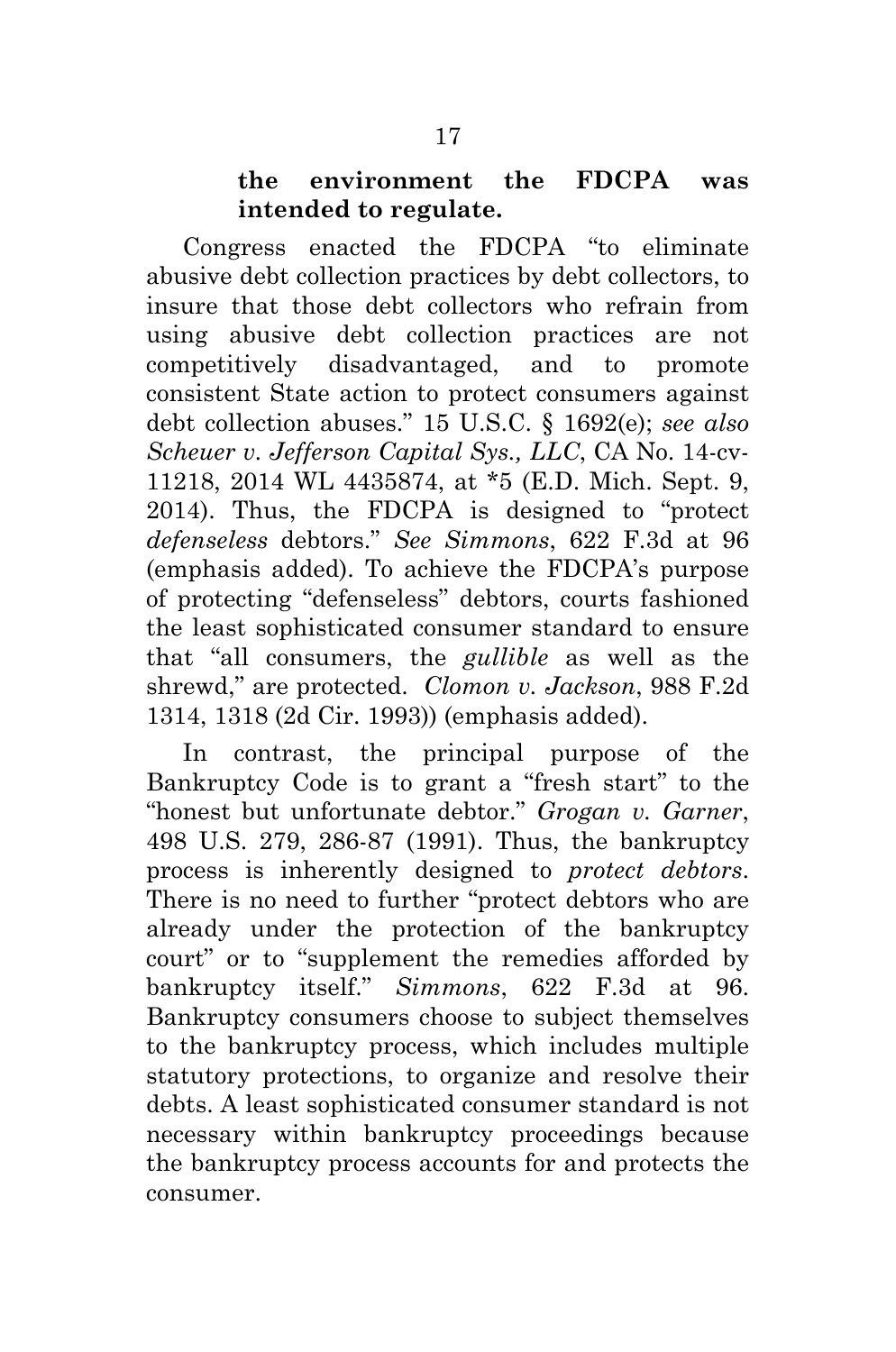## **B. The bankruptcy trustee serves to protect the interest of the bankruptcy estate and is obligated by law to protect it from unenforceable claims**.

In addition to the protection provided to the debtor by the Bankruptcy Code, the trustee's obligations toward the bankruptcy estate insulates the debtor from the type of conduct prohibited in the FDCPA. In Chapter 7 and Chapter 13 bankruptcy cases, a trustee is appointed immediately upon the commencement of the case. *See* 11 U.S.C. §§ 701(a) & 1302(a). The trustee then is obligated by law to "examine proofs of claim and object to the allowance of any claim that is improper." *See* 11 U.S.C. § 704(a)(5) & 11 U.S.C. § 1302(b)(1). One such objection is that the "claim is unenforceable against the debtor" under 11 U.S.C.  $\S$  502(b)(1), "which includes an objection that the debt is time-barred under governing state law." *Elliot v. Calvary Investments*, Case No. 1:14-CV-01066-JMS, 2015 WL 133745, at \*5 (S.D. Ind. Jan. 9, 2015). Therefore, "if a creditor files a proof of claim on a time-barred debt, the trustee has a statutory duty to object to the proof of claim as unenforceable pursuant to Section 502(b)(1)." *Id.*; *see also* App. 8a n.5.6 Debtors, armed with the protection of the trustee, are not "gullible" and "defenseless."

 $\overline{a}$ 

<sup>6</sup> The Eleventh Circuit also noted that the trustee failed to fulfill its statutory duty to object to improper claims. (App. 8a n.5.) Accordingly, the issue in *Crawford* could have been avoided if the trustee had simply complied with its statutory duty.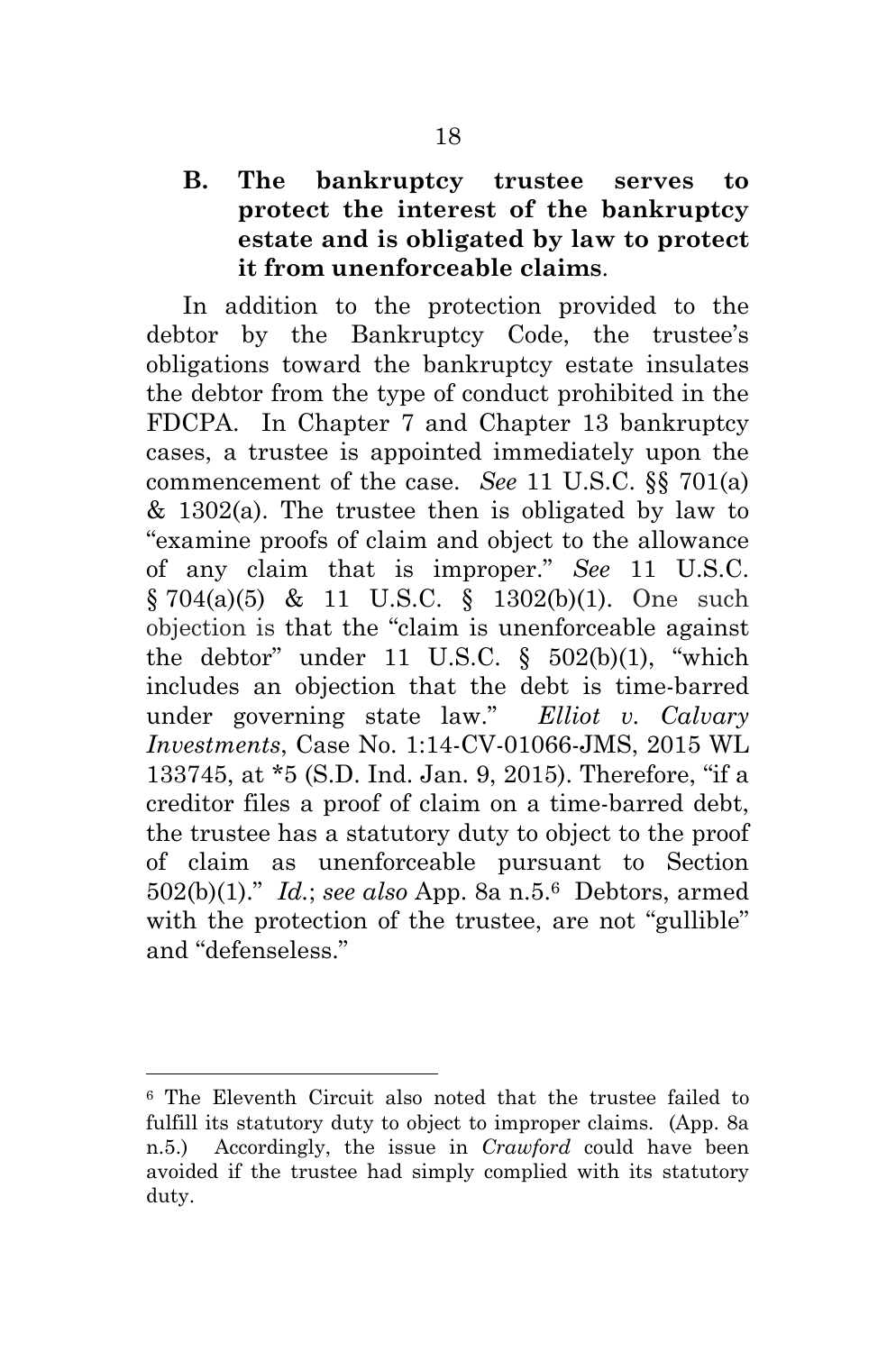## **C. The bankruptcy debtor has his own counsel to advise him regarding the enforceability of out-of-statute debts.**

In addition to having the protection of the trustee, a bankruptcy consumer is represented by an attorney in 90% of Chapter 13 cases and in 92% of Chapter 7 cases. *See* Admin. Office, U.S. Courts, "By the Numbers—Pro Se Filers in the Bankruptcy Courts," *The Third Branch* (Oct. 2011), http://www.uscourts.gov/News/TheThirdBranch/11- 10-01/By\_the\_Numbers--Pro\_Se\_Filers\_in\_the\_ Bankruptcy Courts.aspx (last visited Feb. 18, 2015). The vast majority of debtors, therefore, are not "defenseless" and "gullible" as most have the benefit of trained attorneys to review filed claims and advise them as to when a claim may be unenforceable. As a result, representations by debt collectors that likely would not deceive a competent lawyer should not be actionable under the FDCPA. *See Evory v. RJM Acquisitions Funding L.L.C.*, 505 F.3d 769, 774-75 (7th Cir. 2007). This includes the filing of a claim based on an out-of-statute debt, as the ability to determine the applicable statute of limitations is a basic legal skill. In sum, the filing of a proof of claim does not implicate the FDCPA or the least sophisticated consumer standard.

Furthermore, filed proofs of claim are more accurately characterized as communications to a debtor's attorney instead of communications to the debtor himself, because as described above, the debtor's attorney is available to review filed claims and advise as to possible defenses. This distinction is critical, as the statutory scheme and language of the FDCPA suggests that communications directed at attorneys are treated differently from those directed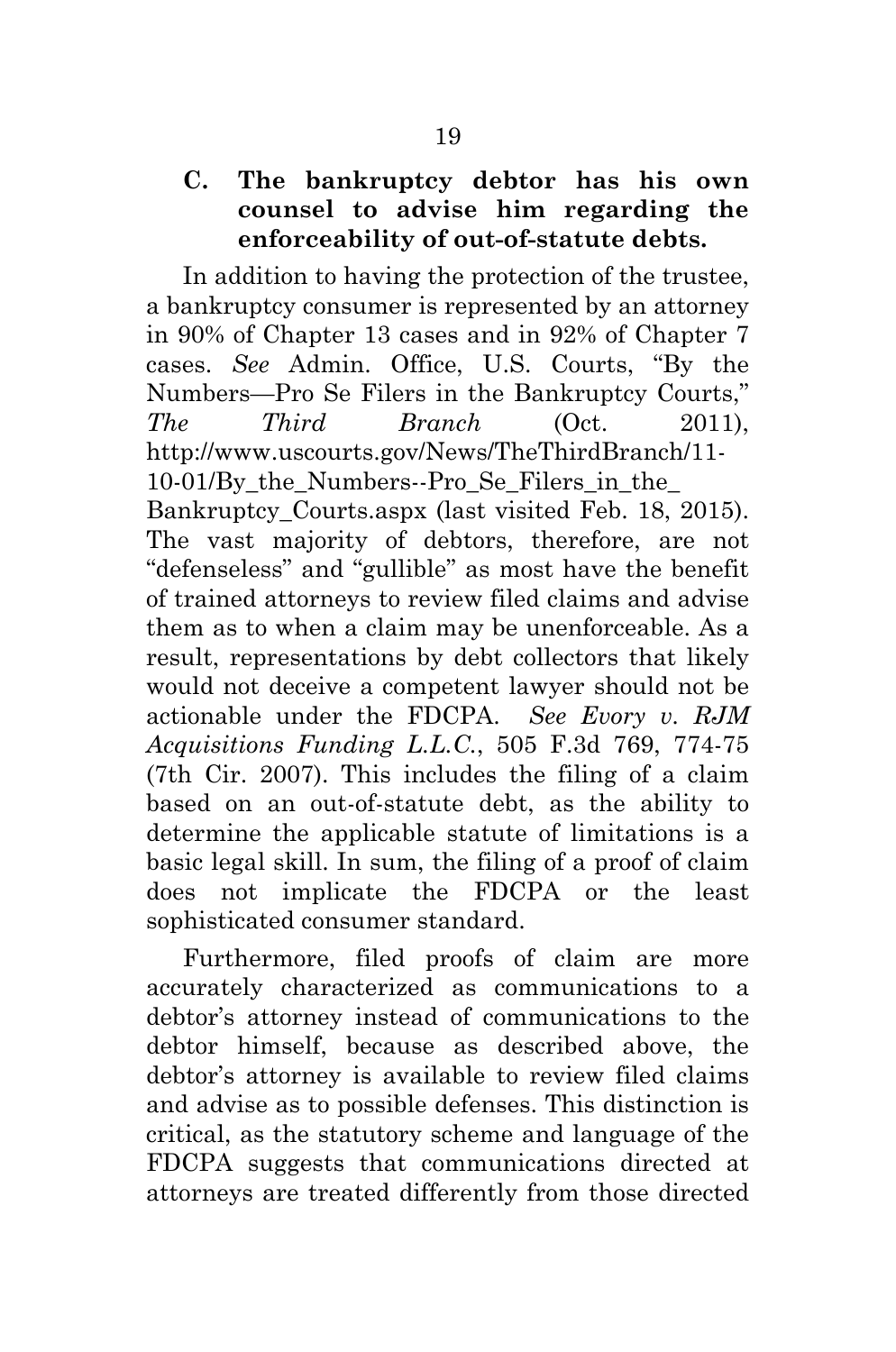at consumers. *See Guerrero v. RJM Acquisitions LLC*, 499 F.3d 926, 935 (9th Cir. 2007) (explaining that Congress viewed "attorneys as intermediaries able to bear the brunt of overreaching debt collection practices from which debtors and their loved ones should be protected"); *see id*. ("[u]nsophisticated consumers are easily bullied and misled" while "trained attorneys are not")).7 Congress simply did not view attorneys as susceptible to the abuses that spurred the need for the FDCPA. *See Zaborac v. Phillips & Cohen Assocs., Ltd.*, 330 F. Supp. 2d 962, 967 (N.D. Ill. 2004).

Thus, the Second and Ninth Circuits have held that communications to a consumer's attorney are not subject to the FDCPA. *Kropelnicki v. Siegel*, 290 F.3d 118, 127-28 (2d Cir. 2002); *Guerrero*, 499 F.3d at 936. The Seventh and Tenth Circuits have held that the FDCPA does apply to consumers represented by counsel, but imposes a higher standard of liability than the least sophisticated consumer standard. *See Evory*, 505 F.3d at 774; *Dikeman v. National Educators, Inc.*, 81 F.3d 949, 954 (10th Cir. 1996). Finally, the Eighth Circuit applies a "case by case" approach to determine whether communications to a consumer's attorney

l

<sup>7</sup> Pursuant to 15 U.S.C. § 1692c(a)(2), a debt collector who knows that a consumer has retained counsel regarding the debt may contact counsel but may not contact the consumer directly unless that attorney gives consent. Additionally, under 15 U.S.C. § 1692b(6), a debt collector who knows a consumer has counsel may not contact anyone other than that attorney to determine information about the consumer's whereabouts. Finally, "consumer" is defined broadly under the FDCPA to include others with a fiduciary relationship to the consumer. *See* 15 U.S.C. § 1692c(d).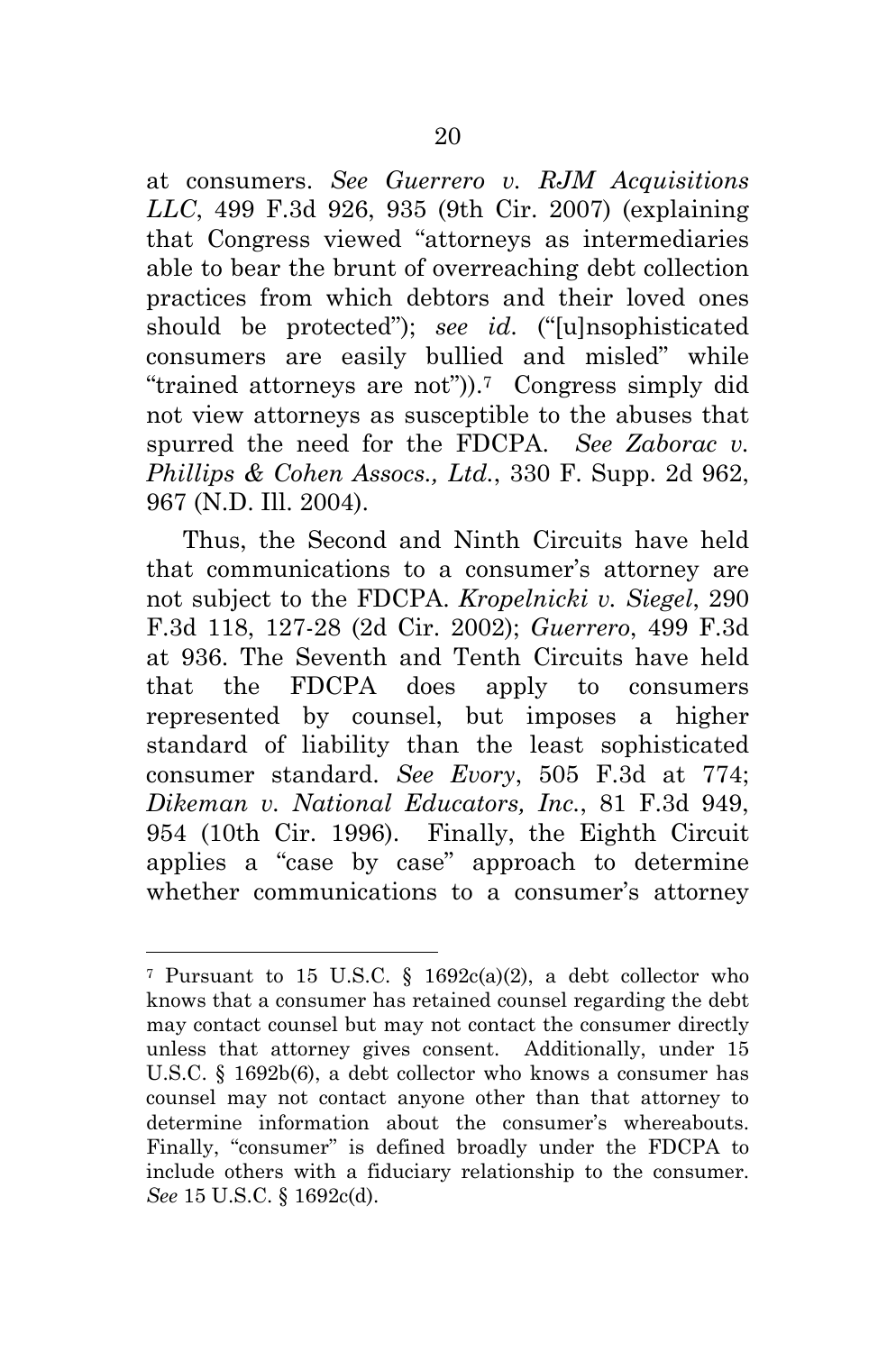are actionable under the FDCPA. *See Hemmingsen v. Messerli & Kramer, P.A.*, 674 F.3d 814, 819 (8th Cir. 2012). In applying the least sophisticated consumer standard to communications with consumers' attorneys, the Eleventh Circuit's decision conflicts with all of these approaches and fails to recognize that (1) proofs of claim filed in bankruptcy almost always are communications directed at debtors' attorneys, not the debtors themselves; and (2) the least sophisticated consumer standard applied under the FDCPA should not apply to communications with attorneys in bankruptcy proceedings.

**D. Filing a debt collection lawsuit against a consumer is significantly different from filing a proof of claim in a bankruptcy case.** 

Under the FDCPA, filing a lawsuit seeking to collect an out-of-statute debt, as opposed to merely pursuing debt collection, has been found to be both deceptive and unfair to the consumer. *See, e.g.*, *Kimber v. Federal Financial Corp.*, 668 F. Supp. 1480, 1487 (M.D. Ala. 1987). The court in *Kimber* explained its concerns:

> [T]he passage of time not only dulls the consumer's memory of the circumstances and validity of the debt, but heightens the probability that she will no longer have personal records detailing the status of the debt. Indeed, the unfairness of such conduct is particularly clear in the consumer context where courts have imposed a heightened standard of care—that sufficient to protect the least sophisticated consumer. Because few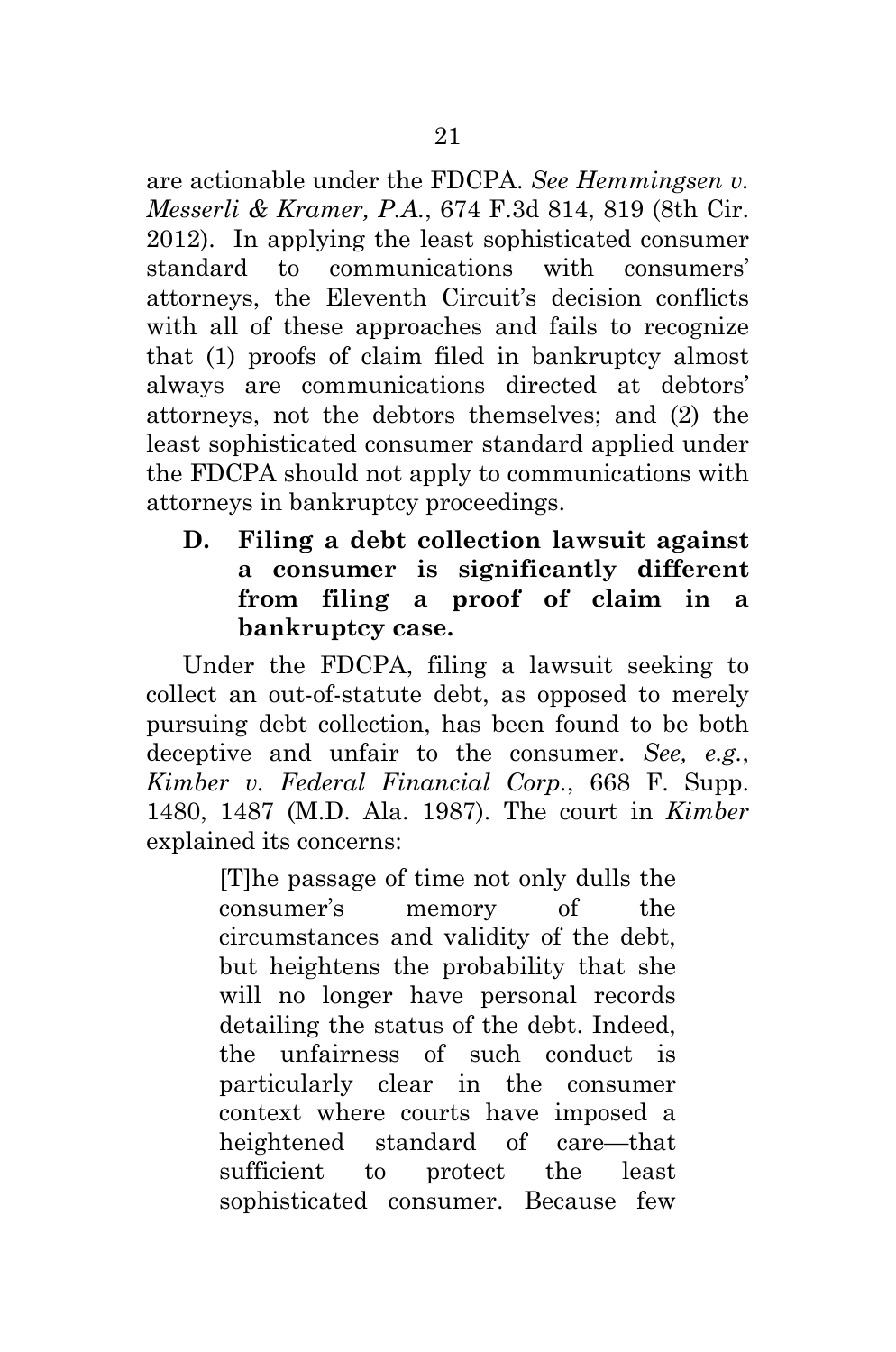unsophisticated consumers would be aware that a statute of limitations could be used to defend against lawsuits based on stale debts, such consumers would unwittingly acquiesce to such lawsuits. And, even if the consumer realizes that she can use time as a defense, she will more than likely still give in rather than fight the lawsuit because she must still expend energy and resources and subject herself to the embarrassment of going into court to present the defense.

The filing of a proof of claim in bankruptcy does not implicate these concerns. In bankruptcy, whether the consumer has the memory or records to dispute the debt is irrelevant, because Rule 3001 requires that sufficient information to assess the timeliness of the claim must be included in the proof of claim, and the consumer's attorney and the bankruptcy trustee are accountable for reviewing the claim. A debtor is also less likely to "acquiesce" to an out-of-statute claim since the trustee and the debtor's attorney would know to assert the statute of limitations as a defense. Finally, a debtor is not required to spend additional time or resources in order to dispute the claim (due to the presence of the trustee in all cases and the presence of an attorney in most cases) or subject himself to the "embarrassment" of going to court (as the debtor has already voluntarily subjected himself to the bankruptcy process).

The Eleventh Circuit failed to distinguish between the filing of a proof of claim and filing a debt collection lawsuit. *See In re Lagrone*, Adv. P. No. 14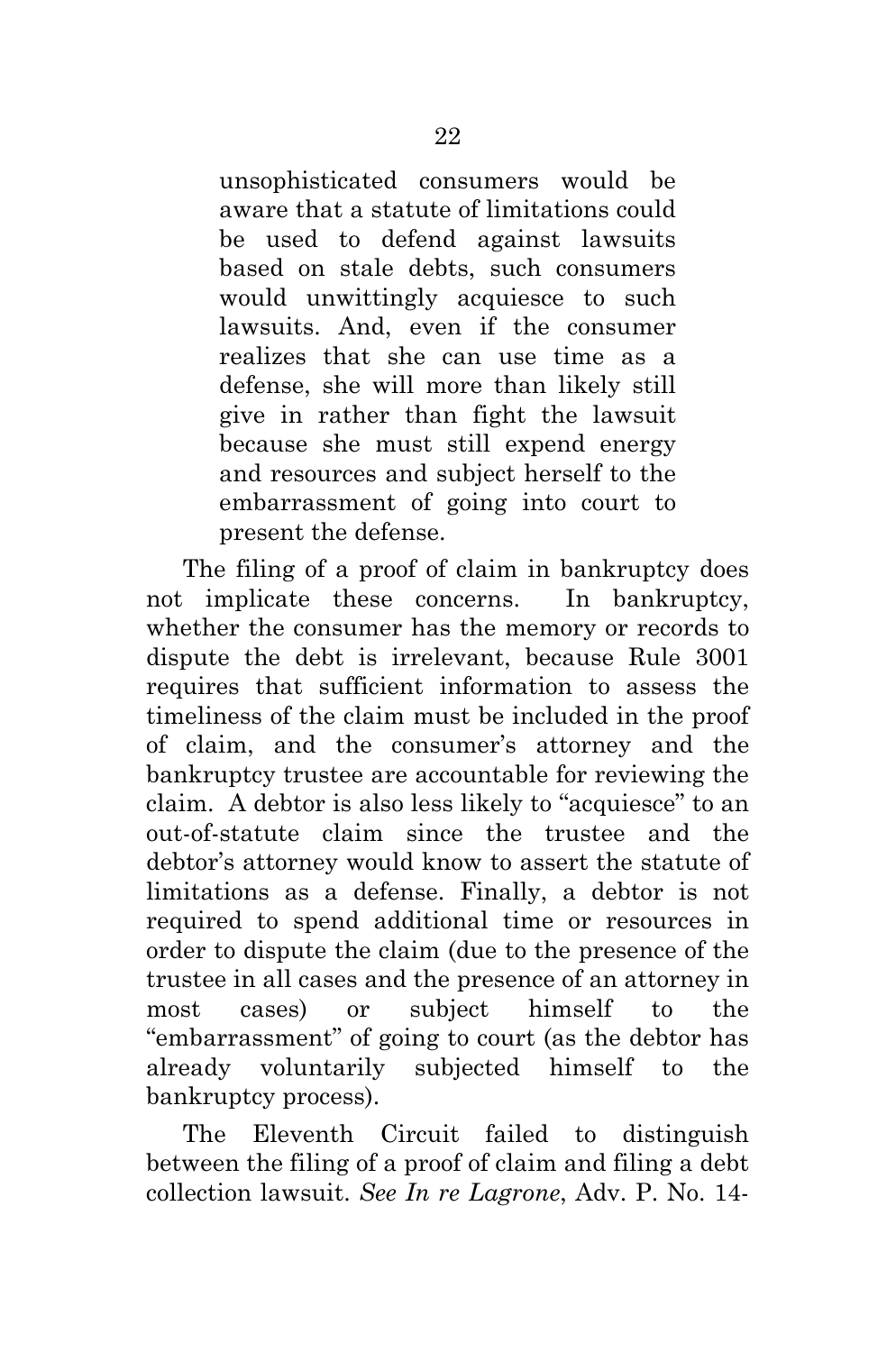A-00578, 2015 WL 273373, at \*6 (Bankr. N.D. Ill. Jan. 21, 2015). First, in collection lawsuits, the "debtors themselves must assert the statute of limitations in an answer." *Id*. In contrast, bankruptcy consumers not only have the benefit of the information the claimant is required to provide concerning the timeliness of the claim (*see supra*, pp. 11-12), but they also "have the benefit of a trustee with a fiduciary duty to all parties" to examine and object to proofs of claim as appropriate. *Id.* Second, the stakes for a consumer in bankruptcy are lower than the stakes for a consumer in a collection action. *See id.* at \*7. The result of a successful collection action is a personal judgment against the consumer, while the result of a successful proof of claim "does not result in collection from the debtor personally." *Id*.

Finally, in a collection lawsuit, the debtor is in a defensive posture and must seek and retain counsel if representation is desired. *Id*. However, as explained above (*see supra*, p. 23), a debtor in bankruptcy likely already has counsel when the proof of claim is filed, and the attorney can advise the debtor "about the existence of the statute of limitations defense and file an objection if the trustee does not." *In re Lagrone*, Adv. P. No. 14-A-00578, 2015 WL 273373, at \*7.

## **CONCLUSION**

*Amicus curiae* DRI respectfully requests that the Court grant the petition for writ of certiorari.